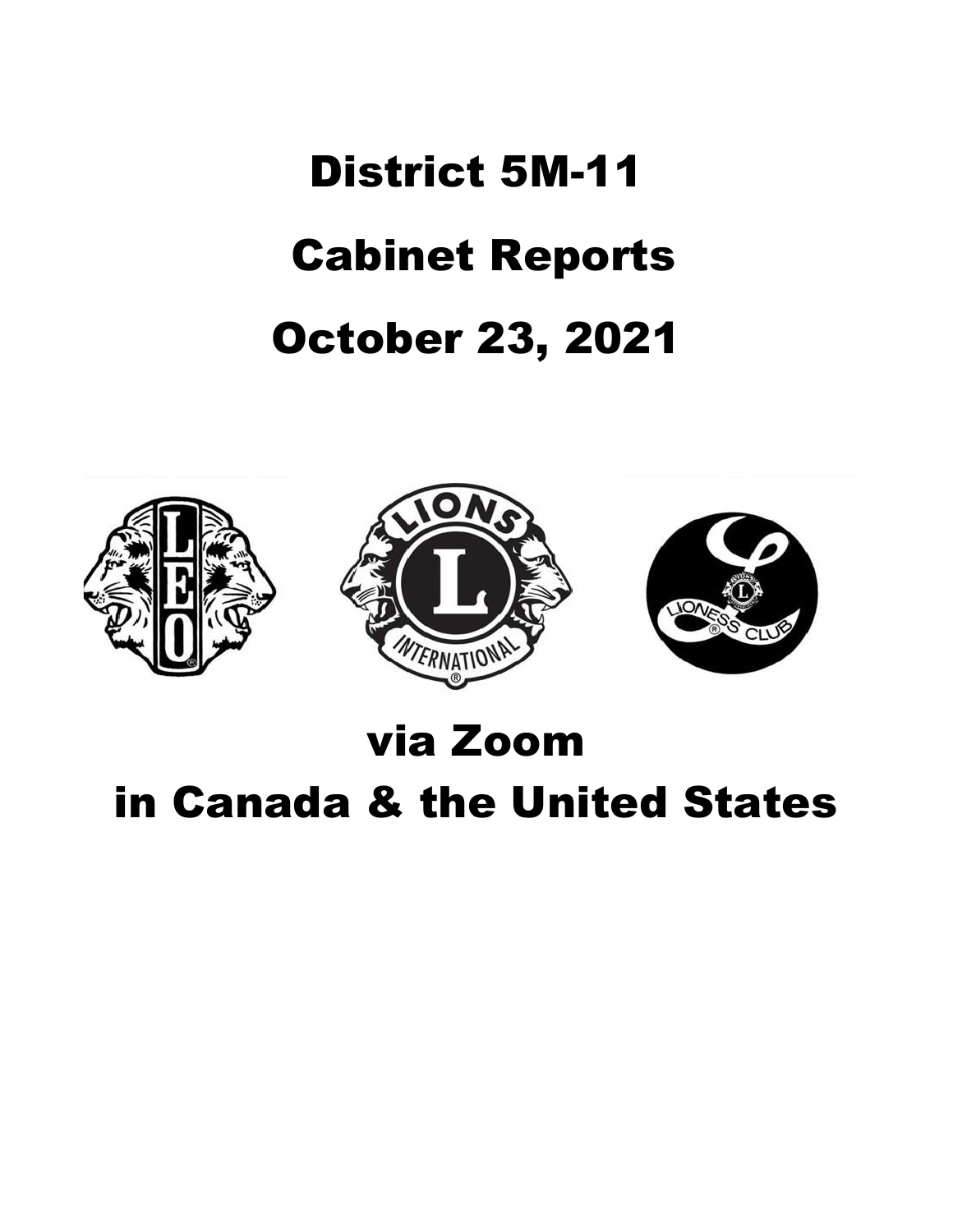# **District 5M11 Cabinet Meeting Agenda via Zoom October 23, 2021 11:00 a.m.**

| 1.<br>2.<br>3.<br>4.<br>5.<br>6. | Call to Order<br>Pledge to American Flag<br>Pledge to Canadian Flag<br>Invocation<br>Roll Call<br>Greetings                                                                                                                                                              | DG Lion Allen Bertilrud<br>Lion<br>Lion<br>Lion<br>Lion Stacy Kleinwachter<br>DG Lion Allen Bertilrud                                                                                                                                                                                                                                                                                      |                                                                                                                                        |
|----------------------------------|--------------------------------------------------------------------------------------------------------------------------------------------------------------------------------------------------------------------------------------------------------------------------|--------------------------------------------------------------------------------------------------------------------------------------------------------------------------------------------------------------------------------------------------------------------------------------------------------------------------------------------------------------------------------------------|----------------------------------------------------------------------------------------------------------------------------------------|
| 7.                               | Acceptance of Agenda<br>7.1 Additions to agenda                                                                                                                                                                                                                          |                                                                                                                                                                                                                                                                                                                                                                                            | $P. 2-3$                                                                                                                               |
| 8.                               | <b>Approval of Minutes</b><br>8.1 July 31, 2021 meeting                                                                                                                                                                                                                  |                                                                                                                                                                                                                                                                                                                                                                                            | $P. 4-7$                                                                                                                               |
| 9.                               | <b>Financial Report</b><br>9.1 Acceptance of Report                                                                                                                                                                                                                      | <b>Treasurer Lion Nadine Myers</b>                                                                                                                                                                                                                                                                                                                                                         | $P. 7-8$                                                                                                                               |
| 11.<br>12.                       | District Governor's Report<br>10. $1st$ Vice DG Report<br>$2nd$ Vice DG Report<br>Secretary's Report<br>13. District Administrator Report<br>14. Zone Chair Reports<br>Zone 1<br>Zone 2<br>Zone 3<br>Zone 4<br>Zone 5<br>Zone 6<br>Zone 7<br>Zone 8<br>Zone 9<br>Zone 10 | DG Lion Allen Bertilrud<br>1 <sup>st</sup> VDG Lion Kami Anderson<br>Vacant<br>Lion Stacy Kleinwachter<br>Lion Jenifer Spielman<br>Lion Brian Norberg<br>Lion Jenifer Spielman<br>Lion Chris Eck<br>Lion Dorothy Roof<br>Lion Benjamin Hulteng<br>1 <sup>st</sup> VDG Lion Kami Anderson<br>Lions Michael and Karen Hagen<br>Lion Patricia Wight<br>Lion Ila Hlatky<br>Lion Patricia Wight | $P. 8-9$<br>P.9<br>P.<br>P.9<br>P. 9<br>P. 9<br>P. 10<br>P. 10<br>P. 10<br>P.<br>P. 10<br>P. 10-11<br>P. 11-12<br>P. 12-15<br>P. 15-17 |
| 15.                              | <b>Cabinet Reports:</b><br>Archives / Historian<br><b>Canadian Lions Childhood Cancer Foundation</b><br>Can Do Canines<br>Constitution & By Laws<br>Convention/Forums                                                                                                    | Open<br><b>PDG Lion Mike Janssen</b><br>IPDG Lion Kevin Reich /<br>1 <sup>st</sup> VDG Lion Kami Anderson<br>PDG Lion Wayne Swanson<br><b>PDG Lion Deanne Williams</b>                                                                                                                                                                                                                     | P.<br>P.<br>P. 17<br>P. 17<br>P. 18                                                                                                    |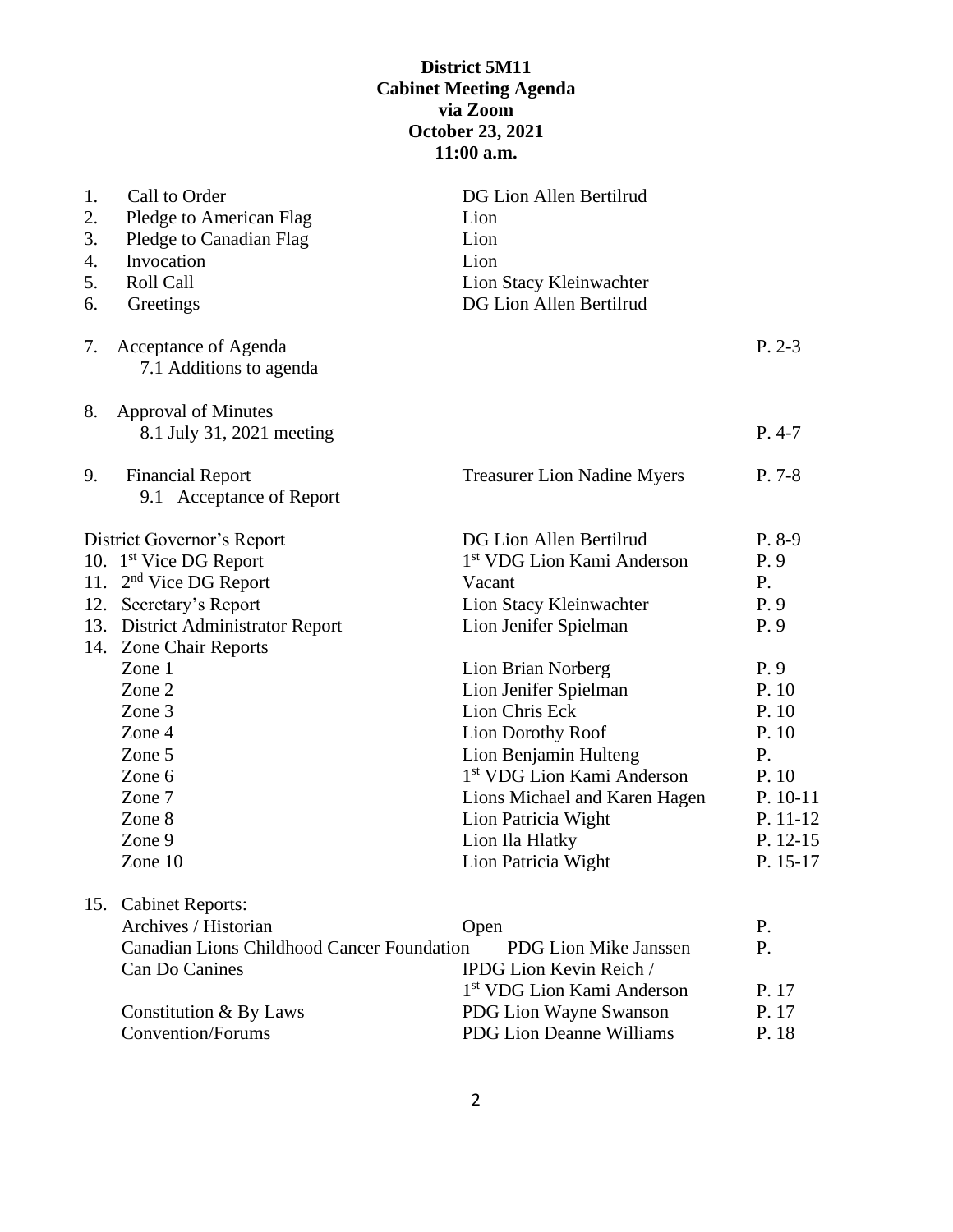| 1 <sup>st</sup> VDG Lion Kami Anderson<br>Global Leadership Team Coordinator<br>Global Membership Team Coordinator<br><b>IPDG Lion Kevin Reich</b><br><b>Global Service Team Coordinator</b><br>Lion Jenifer Spielman<br>P. 9<br><b>GMA Champion CA</b><br>PDG Bill Myskiw<br>P.<br><b>PDG Dennis Olsen</b><br><b>GMA Champion US</b><br>P.<br><b>LCIF</b> Canada<br>PDG Bill Myskiw<br>P.<br><b>LCIF US</b><br>Lion Tom Jorgens /<br>PDG Lion Joanne Swanson<br><b>PDG Gerald Fontaine</b><br><b>LCIF MD5M District Coordinator</b><br>Lion Ken Bauer<br>Leader Dogs for the Blind<br>Lions Foundation of MB & N.W. Ontario<br>Lion Bonnie Popowich /<br>Lion Claudette Match /<br>Lion Patricia Wight /<br>Lion Rick Pinchin<br>PDG Lion Doug Wiens<br>P.<br>Lions Foundation of Canada Dog Guides<br><b>MD5M Lions KidSight Foundation</b><br>IPDG Lion Kevin Reich /<br>Lion Tamie Rue<br><b>MN Lions Childhood Cancer Foundation</b><br>Lions Jodi Sorenson / Katie Damm<br><b>MN Lions Diabetes Foundation</b><br>Lions Kim Peters / Sandy Bertilrud<br><b>MN Lions Hearing Foundation</b><br>Lions Gerald Amiot / Gladwin Lynne<br><b>MN Lions Vision Foundation</b><br>Lions Patty Purath / Scott Grove<br>2022 Mid-Winter Convention<br>Zone 4, Chair IPDG Lion Kevin Reich P. 23<br>2023 Mid-Winter Convention<br>PDG Lion Chris Barnard<br>Lions Lisa and Mike Jenness<br>Newsletter / Technology-Webmasters<br><b>Peace Posters</b><br>Lions Twylla Altepeter /<br>Norma Erickson<br>P.<br><b>PDG Lion Jim Aasness</b><br>P.<br>Pin Trading<br>Policy and Legal<br>PDG Lion Wayne Swanson<br>Project New Hope<br>Lion Joshua Kent<br>P. | Diabetes CA                     | Lion Kevin Young        | P.       |
|-----------------------------------------------------------------------------------------------------------------------------------------------------------------------------------------------------------------------------------------------------------------------------------------------------------------------------------------------------------------------------------------------------------------------------------------------------------------------------------------------------------------------------------------------------------------------------------------------------------------------------------------------------------------------------------------------------------------------------------------------------------------------------------------------------------------------------------------------------------------------------------------------------------------------------------------------------------------------------------------------------------------------------------------------------------------------------------------------------------------------------------------------------------------------------------------------------------------------------------------------------------------------------------------------------------------------------------------------------------------------------------------------------------------------------------------------------------------------------------------------------------------------------------------------------------------------------------------------------------------------------------------------------|---------------------------------|-------------------------|----------|
|                                                                                                                                                                                                                                                                                                                                                                                                                                                                                                                                                                                                                                                                                                                                                                                                                                                                                                                                                                                                                                                                                                                                                                                                                                                                                                                                                                                                                                                                                                                                                                                                                                                     |                                 |                         | P. 18    |
|                                                                                                                                                                                                                                                                                                                                                                                                                                                                                                                                                                                                                                                                                                                                                                                                                                                                                                                                                                                                                                                                                                                                                                                                                                                                                                                                                                                                                                                                                                                                                                                                                                                     |                                 |                         | P. 18    |
|                                                                                                                                                                                                                                                                                                                                                                                                                                                                                                                                                                                                                                                                                                                                                                                                                                                                                                                                                                                                                                                                                                                                                                                                                                                                                                                                                                                                                                                                                                                                                                                                                                                     |                                 |                         |          |
|                                                                                                                                                                                                                                                                                                                                                                                                                                                                                                                                                                                                                                                                                                                                                                                                                                                                                                                                                                                                                                                                                                                                                                                                                                                                                                                                                                                                                                                                                                                                                                                                                                                     |                                 |                         |          |
|                                                                                                                                                                                                                                                                                                                                                                                                                                                                                                                                                                                                                                                                                                                                                                                                                                                                                                                                                                                                                                                                                                                                                                                                                                                                                                                                                                                                                                                                                                                                                                                                                                                     |                                 |                         |          |
|                                                                                                                                                                                                                                                                                                                                                                                                                                                                                                                                                                                                                                                                                                                                                                                                                                                                                                                                                                                                                                                                                                                                                                                                                                                                                                                                                                                                                                                                                                                                                                                                                                                     |                                 |                         |          |
|                                                                                                                                                                                                                                                                                                                                                                                                                                                                                                                                                                                                                                                                                                                                                                                                                                                                                                                                                                                                                                                                                                                                                                                                                                                                                                                                                                                                                                                                                                                                                                                                                                                     |                                 |                         |          |
|                                                                                                                                                                                                                                                                                                                                                                                                                                                                                                                                                                                                                                                                                                                                                                                                                                                                                                                                                                                                                                                                                                                                                                                                                                                                                                                                                                                                                                                                                                                                                                                                                                                     |                                 |                         | P. 18-20 |
|                                                                                                                                                                                                                                                                                                                                                                                                                                                                                                                                                                                                                                                                                                                                                                                                                                                                                                                                                                                                                                                                                                                                                                                                                                                                                                                                                                                                                                                                                                                                                                                                                                                     |                                 |                         | P. 20    |
|                                                                                                                                                                                                                                                                                                                                                                                                                                                                                                                                                                                                                                                                                                                                                                                                                                                                                                                                                                                                                                                                                                                                                                                                                                                                                                                                                                                                                                                                                                                                                                                                                                                     |                                 |                         | P. 20    |
|                                                                                                                                                                                                                                                                                                                                                                                                                                                                                                                                                                                                                                                                                                                                                                                                                                                                                                                                                                                                                                                                                                                                                                                                                                                                                                                                                                                                                                                                                                                                                                                                                                                     |                                 |                         |          |
|                                                                                                                                                                                                                                                                                                                                                                                                                                                                                                                                                                                                                                                                                                                                                                                                                                                                                                                                                                                                                                                                                                                                                                                                                                                                                                                                                                                                                                                                                                                                                                                                                                                     |                                 |                         |          |
|                                                                                                                                                                                                                                                                                                                                                                                                                                                                                                                                                                                                                                                                                                                                                                                                                                                                                                                                                                                                                                                                                                                                                                                                                                                                                                                                                                                                                                                                                                                                                                                                                                                     |                                 |                         |          |
|                                                                                                                                                                                                                                                                                                                                                                                                                                                                                                                                                                                                                                                                                                                                                                                                                                                                                                                                                                                                                                                                                                                                                                                                                                                                                                                                                                                                                                                                                                                                                                                                                                                     |                                 |                         | P. 21    |
|                                                                                                                                                                                                                                                                                                                                                                                                                                                                                                                                                                                                                                                                                                                                                                                                                                                                                                                                                                                                                                                                                                                                                                                                                                                                                                                                                                                                                                                                                                                                                                                                                                                     |                                 |                         |          |
|                                                                                                                                                                                                                                                                                                                                                                                                                                                                                                                                                                                                                                                                                                                                                                                                                                                                                                                                                                                                                                                                                                                                                                                                                                                                                                                                                                                                                                                                                                                                                                                                                                                     |                                 |                         |          |
|                                                                                                                                                                                                                                                                                                                                                                                                                                                                                                                                                                                                                                                                                                                                                                                                                                                                                                                                                                                                                                                                                                                                                                                                                                                                                                                                                                                                                                                                                                                                                                                                                                                     |                                 |                         | P. 21    |
|                                                                                                                                                                                                                                                                                                                                                                                                                                                                                                                                                                                                                                                                                                                                                                                                                                                                                                                                                                                                                                                                                                                                                                                                                                                                                                                                                                                                                                                                                                                                                                                                                                                     |                                 |                         | P. 22    |
|                                                                                                                                                                                                                                                                                                                                                                                                                                                                                                                                                                                                                                                                                                                                                                                                                                                                                                                                                                                                                                                                                                                                                                                                                                                                                                                                                                                                                                                                                                                                                                                                                                                     |                                 |                         | P. 22    |
|                                                                                                                                                                                                                                                                                                                                                                                                                                                                                                                                                                                                                                                                                                                                                                                                                                                                                                                                                                                                                                                                                                                                                                                                                                                                                                                                                                                                                                                                                                                                                                                                                                                     |                                 |                         | P. 22-23 |
|                                                                                                                                                                                                                                                                                                                                                                                                                                                                                                                                                                                                                                                                                                                                                                                                                                                                                                                                                                                                                                                                                                                                                                                                                                                                                                                                                                                                                                                                                                                                                                                                                                                     |                                 |                         | P. 23    |
|                                                                                                                                                                                                                                                                                                                                                                                                                                                                                                                                                                                                                                                                                                                                                                                                                                                                                                                                                                                                                                                                                                                                                                                                                                                                                                                                                                                                                                                                                                                                                                                                                                                     |                                 |                         |          |
|                                                                                                                                                                                                                                                                                                                                                                                                                                                                                                                                                                                                                                                                                                                                                                                                                                                                                                                                                                                                                                                                                                                                                                                                                                                                                                                                                                                                                                                                                                                                                                                                                                                     |                                 |                         | P. 23    |
|                                                                                                                                                                                                                                                                                                                                                                                                                                                                                                                                                                                                                                                                                                                                                                                                                                                                                                                                                                                                                                                                                                                                                                                                                                                                                                                                                                                                                                                                                                                                                                                                                                                     |                                 |                         | P. 23    |
|                                                                                                                                                                                                                                                                                                                                                                                                                                                                                                                                                                                                                                                                                                                                                                                                                                                                                                                                                                                                                                                                                                                                                                                                                                                                                                                                                                                                                                                                                                                                                                                                                                                     |                                 |                         |          |
|                                                                                                                                                                                                                                                                                                                                                                                                                                                                                                                                                                                                                                                                                                                                                                                                                                                                                                                                                                                                                                                                                                                                                                                                                                                                                                                                                                                                                                                                                                                                                                                                                                                     |                                 |                         |          |
|                                                                                                                                                                                                                                                                                                                                                                                                                                                                                                                                                                                                                                                                                                                                                                                                                                                                                                                                                                                                                                                                                                                                                                                                                                                                                                                                                                                                                                                                                                                                                                                                                                                     |                                 |                         |          |
|                                                                                                                                                                                                                                                                                                                                                                                                                                                                                                                                                                                                                                                                                                                                                                                                                                                                                                                                                                                                                                                                                                                                                                                                                                                                                                                                                                                                                                                                                                                                                                                                                                                     |                                 |                         | P. 23    |
|                                                                                                                                                                                                                                                                                                                                                                                                                                                                                                                                                                                                                                                                                                                                                                                                                                                                                                                                                                                                                                                                                                                                                                                                                                                                                                                                                                                                                                                                                                                                                                                                                                                     |                                 |                         |          |
|                                                                                                                                                                                                                                                                                                                                                                                                                                                                                                                                                                                                                                                                                                                                                                                                                                                                                                                                                                                                                                                                                                                                                                                                                                                                                                                                                                                                                                                                                                                                                                                                                                                     | Public Relations / Photographer | Lion Stacy Kleinwachter | P. 24    |

# 16. Unfinished Business:

A. LCIF Disaster Preparedness Grant DPR20087/5M-11 for Whitemouth Lions (DG Lion Allen Bertilrud) B. Other

- 17. New Business:
	- A.
	- B. Other
- 18. Announcements/Upcoming Dates:
- 19. Adjournment: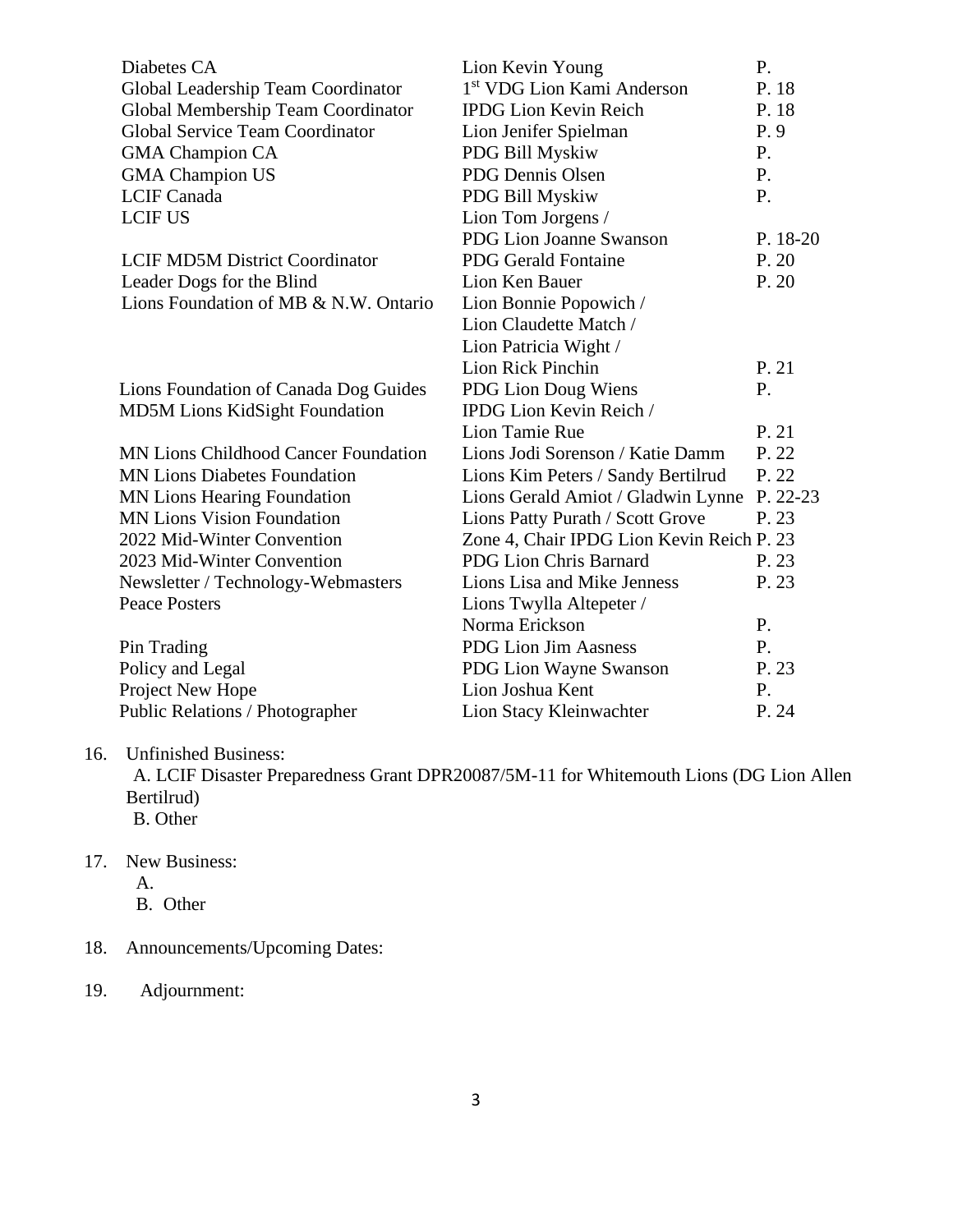# *The Official Minutes of District 5M11 Lions Clubs July 31, 2021 Via Zoom in the United States and Canada*

The 5M11 Virtual Cabinet meeting was called to order at 10:24 a.m. on July 31, 2021, via Zoom by District Governor Lion Allen Bertilrud.

Lion Sandy Bertilrud led the Pledge to the American Flag. Lion Patricia Wight led the Pledge to the Canadian Flag. District Governor Lion Allen Bertilrud gave the Invocation.

Members present via Zoom either by phone or computer include Lions Allen Bertilrud, Kami Anderson, Stacy Kleinwachter, Nadine Myers, Jenifer Spielman, Kevin Reich, Brian Norberg, Mike Hagen, Karen Hagen, Patricia Wight, Mike Janssen, Gerald Fontaine, Jodi Sorenson, Kim Peters, Sandy Bertilrud, Jerry Amiot, Patty Purath, Scott Grove, Lisa Jenness and Mike Jenness.

District Governor Lion Allen Bertilrud welcomed everyone to the meeting and established what protocols will be for the meeting.

District Governor Lion Allen Bertilrud went over his goals for the year. First is to have a +1 for each club. Mahnomen already is +3 and Grygla is +10 members. Second is to have a 10% increase to LCIF giving. Third is to have zones and/or clubs get together for service projects or fundraisers. Or to have something similar between them. Like having a D-Feet walk in Bemidji. Last is to start another club. One other goal is to have seven Lions attend Regional Lions Leadership Institute (RLLI).

**Agenda** – *Past District Governor Lion Gerald Fontaine moved to accept the agenda as written. Lion Jenifer Spielman seconded. Motion Carried.*

**Minutes from May 15, 2021 –** *Lion Jerry Amiot moved to approve the minutes as emailed out with Immediate Past District Governor Lion Kevin Reich seconding. Motion Carried.*

**Financial Report** – Lion Nadine Myers – Gave an update on where the district is at and went over where the money went last year. *Lion Kim Peters moved to pass the financial report as reported. Lion Sandy Bertilrud seconded. Motion Carried*.

# *Cabinet Reports:*

**District Governor** Lion Allen Bertilrud – present – report is in the book.

**1 st Vice District Governor** Lion Kami Anderson – present – report is in the book. Verbal report included that the Officer Training on August 15th from 3 to 6 p.m. in Thief River Falls at the Legacy Event Center with Lions Kevin Reich and Gladwin Lynne will work with the Presidents, Lions Jenifer Spielman and Brian Norberg will work with the Secretaries while Lion Nadine Myers will work with the Treasurers. Guest Speaker will be Past District Governor Lion Dennis Kelly. With the border still be closed, training for the Canadian members will be after the Cabinet meeting on October  $23<sup>rd</sup>$ .

**Cabinet Secretary** Lion Stacy Kleinwachter – present – report is in the book.

**District Administrator** Lion Jenifer Spielman – present – report is in the book. Secretaries are calling for help.

#### *Zone Chair Reports:*

**Zone 1** Chair Lion Brian Norberg – present – report is in the book. Verbal report included that the Moorhead Lions will be hosting the Fall Zone meeting at the end of October.

**Zone 2** Chair Lion Jenifer Spielman – present – report is in the book. Mahnomen Waubun had three new members. Grygla had 10 new members.

**Zone 3** Chair Lion Chris Eck – absent – Lion Stacy Kleinwachter read report that was sent in. Gonvick lions had its 30<sup>th</sup> annual rodeo with the wonderful assistance of some members of the Red Lake Falls Lions. It was our most successful rodeo in 30 years. Bagley and Gonvick lions held breakfast at the farm at the John and Barb Brooks farm in Gonvick with hundreds in attendance. No other reports.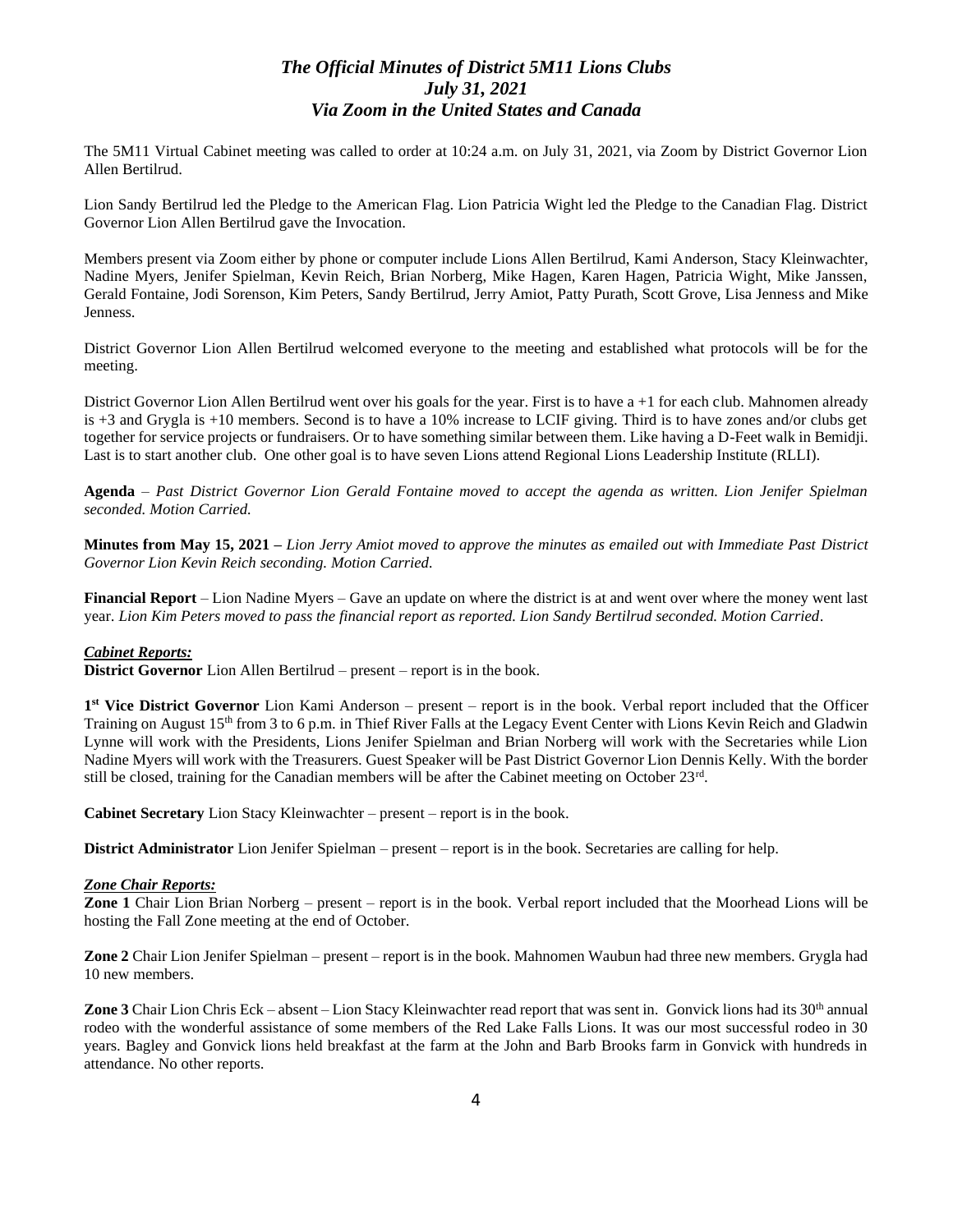**Zone 4** Chair Lion Allen Bertilrud – present – report is in the book. New zone chair will be Lion Dorothy Roof from the Fertile Lions.

**Zone 5** Chair Lion Ben Hulteng – absent – no report.

*Zone 6* Chair Lion Kami Anderson – present – Verbal report given.

**Zone 7** Co-chairs Lions Michael and Karen Hagen – present / present – report is in the book. Verbal report included that they didn't get to do the KidSight screening as reported.

**Zone 8** Chair Lion Patricia Wight – present – report is in the book. Verbal report included on September  $12<sup>th</sup>$  there will be a Bud Spud and Steak fundraiser. Winnipeg Lions will be having a 100<sup>th</sup> Charter Night Celebration on November 20<sup>th</sup> at the Fort Gary Hotel.

**Zone 9** Chair Lion Ila Hlatky – absent – no report.

**Zone 10** Chair – vacant – no report.

#### *Cabinet Reports:* **Archives / Historian** – vacant – no report.

**Canadian Lions Childhood Cancer Foundation** – Past District Governor Lion Mike Janssen – absent – no report.

**Can Do Canines** – Immediate Past District Governor Lion Kevin Reich and 1st Vice District Governor Lion Kami Anderson – present/present – report is in the book. Verbal report included that they volunteered to co-chair this program. They missed the welcome training meeting but will schedule a zoom meeting to catch up.

**Constitution & By Laws** – Past District Governor Lion Wayne Swanson – absent – report is in the book. On hold till next year.

**Conventions/Forums** – Past District Governor Lion Deanne Williams – absent – USA/Canada Forum is September 9-11, 2021 in De Moines Iowa. Registration is online.

**Diabetes CA** – Lion Kevin Young – absent – report is in the book.

Global Leadership Team - 1<sup>st</sup> Vice District Governor Lion Kami Anderson - present - report is in the book. Verbal report included that RLLI in October, 5M11 can have seven delegates. Use the LCI website for learning and training. This will be the closest ever USA/Canada Forum. Lion Kami is looking for a couple of Lions to help her. Officer Training is on August  $15<sup>th</sup>$ from 3 to 6 p.m. at the Legacy Event Center in Thief River Falls. Please RSVP by October  $8<sup>th</sup>$ .

**Global Membership Team** – Immediate Past District Governors Lion Kevin Reich – present – Verbal report included that he attended the GAT conference Working to put together a team for the district. Last year we had a loss of 29 member. Need to analyze where the district is at and what it's needs are.

**Global Service Team** – Lion Jenifer Spielman – present – report is in the book.

**LCIF CA –** Past District Governor Lion Bill Myskiw – absent – no report.

**LCIF US** – Lion Tom Jorgens / Past District Governor Lion Joanne Swanson – absent / present – report is in the book.

**LCIF MD5M Multiple District Coordinator** – Past District Governor Gerald Fontaine – present – report is in the book.

**Leader Dogs for the Blind** – Lion Ken Bauer – absent – report is in the book.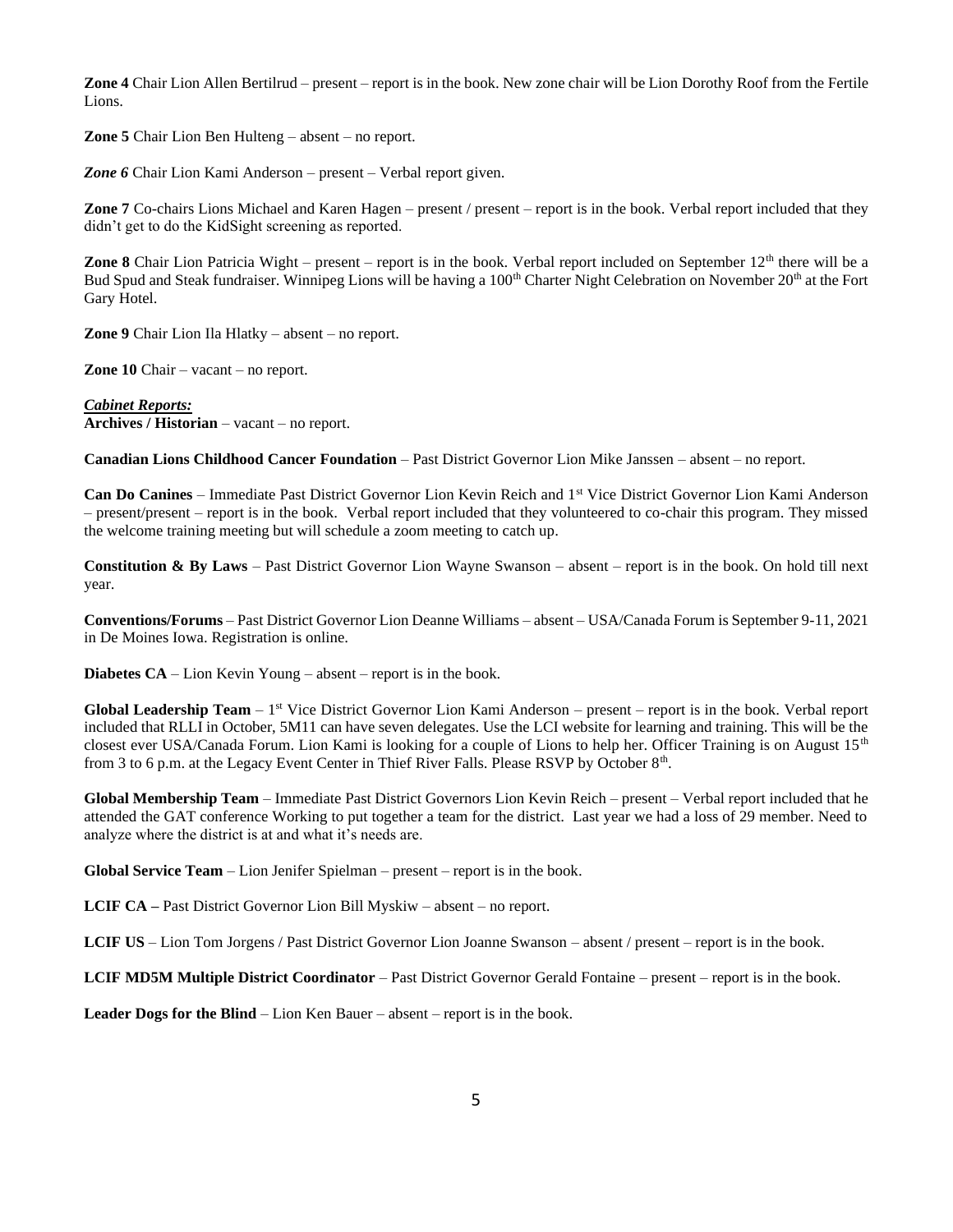**Lions Foundation of MB & NW Ontario** – Lions Bonnie Popowich / Claudette Match / Patricia Wight / Rick Pinchin – absent / absent / present / absent – report is in the book. Verbal report included new name is Lions Foundation of Manitoba and Northwest Ontario Inc.

**Lions Foundation of Canada Dog Guides** – Past District Governor Lion Doug Wiens – absent – no report.

**MD5M Lions KidSight Foundation** – Immediate Past District Governor Lion Kevin Reich / Lion Tamie Rue – present / absent – report is in the book. Verbal report included had a meeting in Fertile to review protocols, forms, etc so everyone is up to speed. We have been absent from screens for almost 2 years. Bagley Lions volunteered to help at Bagley schools' screenings. Screenings at the Health Building during the Minnesota State Fair for 5M11 is Saturday, August  $28<sup>th</sup>$ . Would need 7-8 per shift. If you can help out, please let IPDG Kevin as soon as possible.

**MN Lions Childhood Cancer Foundation** – Lion Jodi Sorenson / Lion Katie Damm – present / absent – report is in the book. Meeting in July to brainstorm for fundraising opportunities. Will have a new representative in Lion Katie Damm from the Sabin Lions.

**MN Lions Diabetes Foundation** – Lions Kim Peters / Sandy Bertilrud – present / present – report is in the book. Verbal report included a reminder that 5M11 have the shifts on Sunday, September 5 for the Minnesota State Fair.

**MN Lions Hearing Foundation** – Lions Gerald Amiot / Gladwin Lynne – present / absent – report is in the book. Verbal report including having the 10th Annual D-Feet Loss Hearing Walk had a goal of \$80,000 and raised over \$129,000. The district had 12 clubs donating. In 2019, just over \$1500 came in and this year was \$1769. Thank you to all the donated.

Lion Gladwin is trying to get a hearing walk in Bemidji next summer to go with the Chaska walk.

**MN Lions Vision Foundation** – Lions Patty Purath / Scott Grove – present / present – report is in the book. Lion Patty thanked Lion Jerry for taking all the glasses down to Roseville. Thank you to the Red Lake Falls Lions Club for donating 5K/10K proceeds to the Vision Foundation. The donation was over \$3000.

**2022 Mid-Winter Convention** – Zone 4 will be hosting with Immediate Past District Governor Lion Kevin Reich as chair. Mid Winter Convention will be January  $28<sup>th</sup> - 30<sup>th</sup>$ , 2022 at the Hampton Inn and Suites in Bemidji. Convention form is online. Current price of \$125 thru the end of September and will increase to \$150 in October.

**2023 Mid-Winter Convention Chair** – Past District Governor Lion Chris Barnard – absent – report is in the book.

**NAMI** is being changed to GMA. GMA stands for Global Membership Approach. Looking for volunteers.

**Newsletter Editors / Technology / Webmasters** – Lions Lisa and Mike Jenness – present / present – report is in the book. Will be doing a July/August newsletter shortly. People that are posting on the 5M11 facebook, so please send that in to the website or newsletter email. Remind members to subscribe to get the newsletter. Possible using Eventbrite for registration which would have a small fee attached to that. Would like to add Zones to the website.

**Pin Trading** – Past District Governor Lion Jim Aasness – absent – no report.

**Policy and Legal** – Past District Governor Lion Wayne Swanson – absent – report is in the book. Will hold off till we can meet in person.

**Project New Hope** – Lion Joshua Kent – absent – no report.

**Public Relations / Photographer** – Lion Stacy Kleinwachter – present – report is in the book.

*Lion Jenifer Spielman moved to accept all Cabinet reports as written or verbally given with Past District Governor Lion Gerald Fontaine seconding. Motion Carried.*

# **Unfinished Business**

None.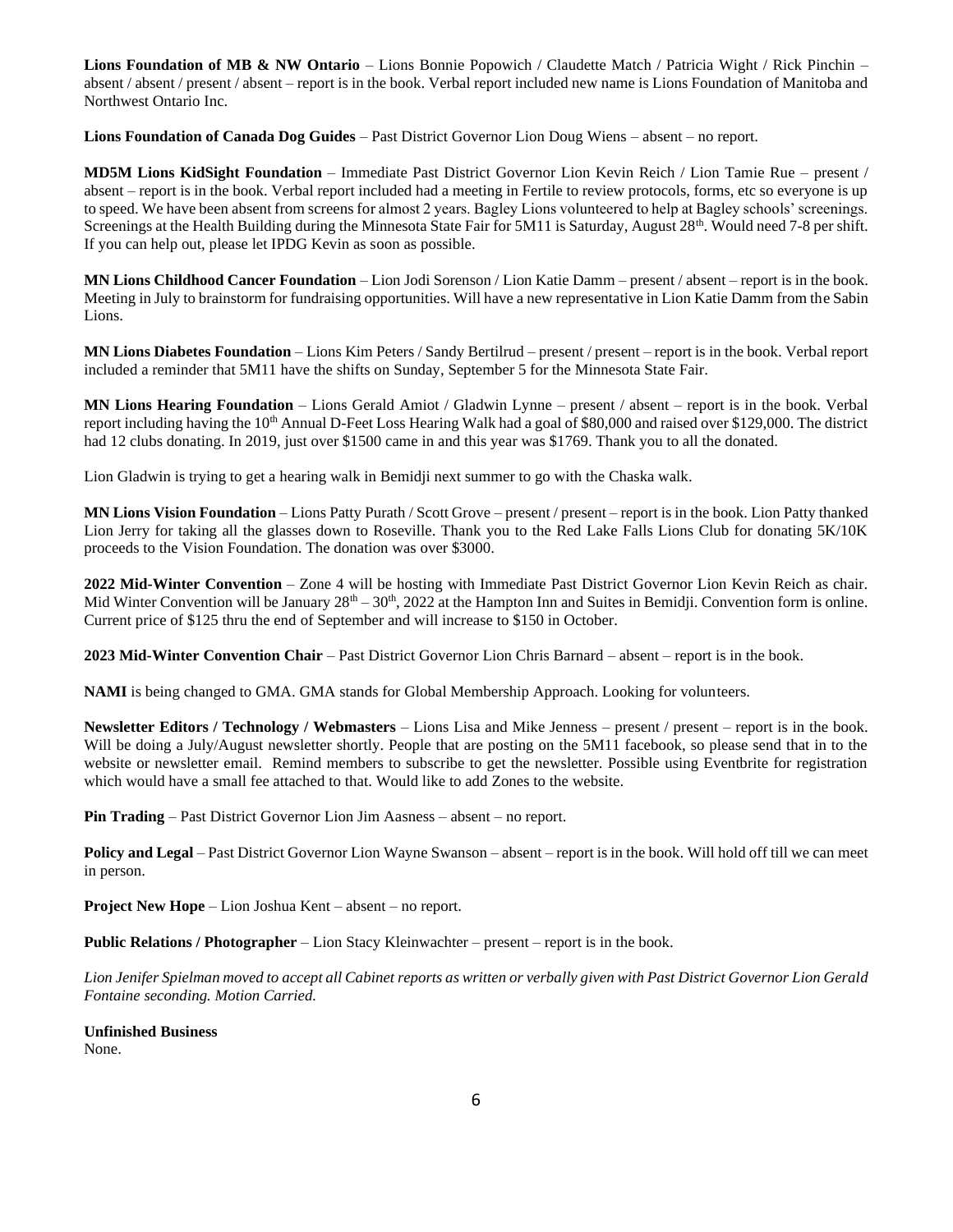# **New Business**

**Proposed Budget** – Lion Nadine Myers, present. When over the budget. Numbers are close to last year. Increased the Leader Training. Mid Winter raffle tickets are going to be \$2 a ticket. Put the raffle tickets on the dues invoices that just went out. Bond changed from \$7.86 to \$8.20. Administrative funds had \$18,333 left over from last year. Answered specific line-item questions. *Lion Jerry Amiot moved to approve the budget as presented with Lion Patricia Wight seconding. Motion Carried.* 

**Peace Poster** – Now have two peace poster chairmen on the US side and 1 unofficial on the Canadian side. In the budget, the amount for the awards was raised. The two chairmen are Lions Twylla Altepeter and Norma Erickson from the Fertile club and unofficially Lion Patricia Wight from the Canadian side.

**State Fair Signup** – Urging all Lions to sign up to help at the Minnesota State Fair in the KidSight booth and the Informational Booth.

# **Announcements:**

# **Upcoming meetings:**

August 15 – Officer Training for the Minnesota Lions at the Legacy Event Center in Thief River Falls MN from 3 to 6 p.m. August 28 – 5M11 shift for KidSight screening in the Health Building at the Minnesota State Fair.

September 5 – 5M11 shift for Hearing/Vision/Diabetes information in the Education Building at the Minnesota State Fair.

September 9-11 – USA/Canada Forum in Des Moines, IA.

October 21-24 – RLLI training in Detroit Lakes, MN.

October 23 – 5M11 Cabinet Meeting at 11 a.m.

October 23 – Officer Training for Canadian Lions

January 28-30, 2022 – 5M11 Mid Winter Convention at the Hampton Inn and Suites in Bemidji MN.

2022 International Convention will be in Montreal, Quebec, CA

2023 International Convention will be in Boston, MA

2024 International Convention will be Sydney, Australia

# **Adjournment**

*Lion Patricia Wight moved to adjourn the meeting. Lion Jenifer Spielman seconded. Motion Carried.* Adjourned at 11:17 a.m.

Submitted by Cabinet Secretary Lion Stacy Kleinwachter

| <b>ITEM</b>                     | 2021-2022 Budget |              | 2020-2021 | . .      | 2021-2022   |                      |
|---------------------------------|------------------|--------------|-----------|----------|-------------|----------------------|
|                                 | <i>Income</i>    | Expense      | \$Forward | Income   | Expense     | <b>Acct Balance</b>  |
| <b>Cash Reserve + Interest</b>  | 0                | 0            | 6,299.70  | 1.81     | 0           | 6,301.51<br>$=$      |
| <b>Admin Dues Reserve</b>       |                  |              | 18,333.00 | 0        | $-5,617.00$ | $= 12,716.00$        |
| Dues 1711 members @\$9          | 15,012           |              | 0         | 5,976.01 |             |                      |
| Transfer from '20-'21 Rsrv      | 5,617            |              |           | 5,617.00 |             | <b>Budget Status</b> |
| <b>District Governor</b>        | 0                | 5,200        |           |          | 315.00      | 4885.00              |
| IPDG ('20-'21 expenses)         |                  |              |           |          | 347.77      |                      |
| $1st$ VDG                       | 0                | 3,300        |           |          | 591.71      | 2,708.29             |
| 2 <sup>nd</sup> VDG             | 0                | 2,200        |           |          |             | 2,200.00             |
| <b>Administrative Assistant</b> | 0                | 50           |           |          |             | 50.00                |
| Cabinet Secretary               | 0                | 300          |           |          |             | 300.00               |
| <b>Cabinet Treasurer</b>        | 0                | <i>100</i>   |           |          | 22.00       | 78.00                |
| Zone Chairs                     | 0                | <i>150</i>   |           |          |             | 150.00               |
| <b>Foundation Members</b>       | 0                | <i>1,000</i> |           |          |             | 1,000.00             |
| <b>Cabinet Meeting</b>          | 0                | 3,300        |           |          | 102.01      | 3197.99              |
| <b>Bank Fees</b>                | 0                | 30           |           |          |             | 30.00                |
| Exchange                        | 0                | 150          |           | 335.84   | 502.07      | $-16.23$             |
| <b>District Newsletter</b>      | 0                | 300          |           |          | 155.88      | 144.12               |
| Website                         | 0                | 250          |           |          |             | 250.00               |
| <b>Webinar Subscription</b>     | 0                | 95           |           |          |             | 95.00                |

# **LIONS DISTRICT 5M11 2020-2021 Financial Summary 7/1/21-10/08/21**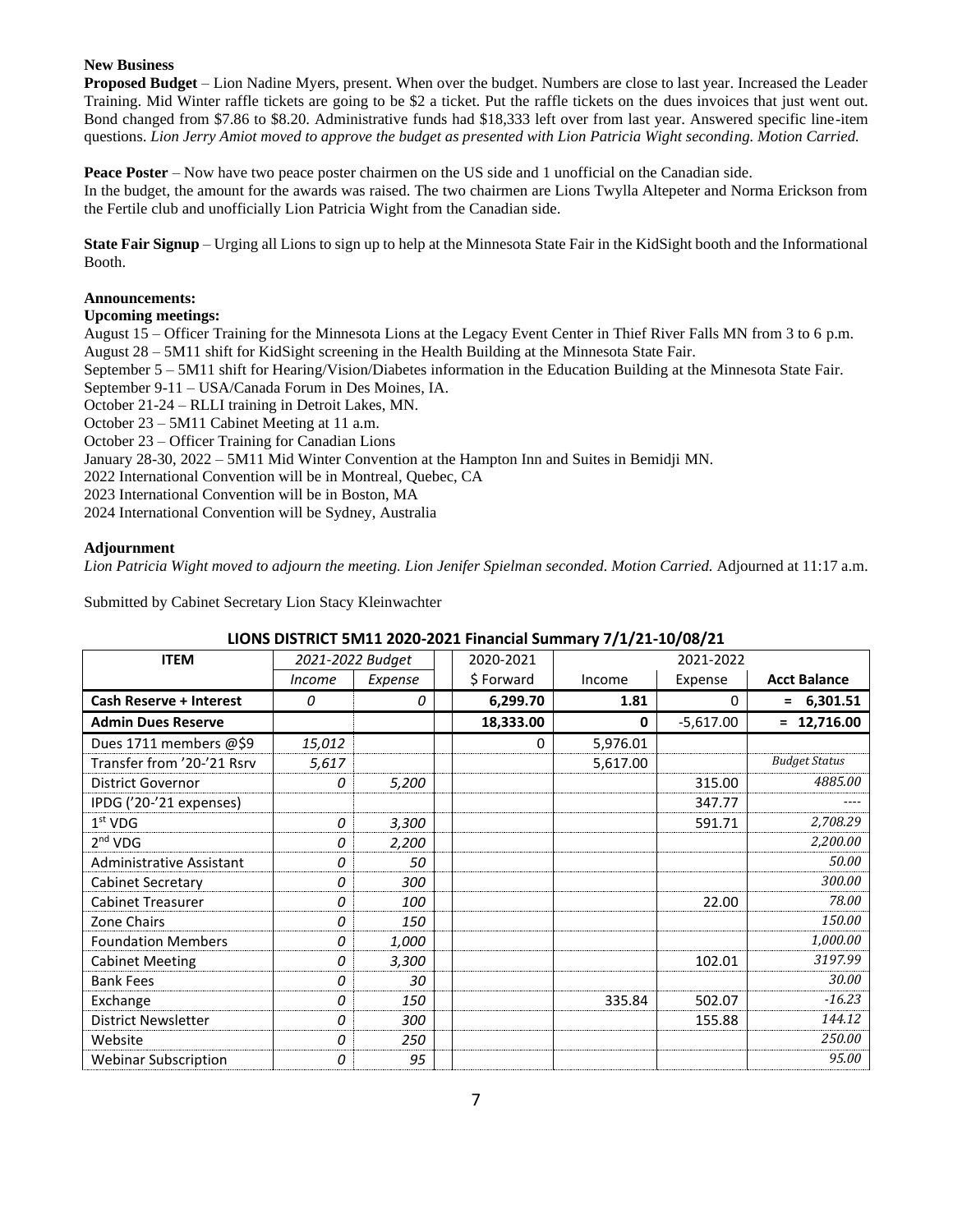| Advertising/PR                        | 0        | 500            |             |           |              | 500.00             |
|---------------------------------------|----------|----------------|-------------|-----------|--------------|--------------------|
| Leadership Training                   | 0        | 3,000          |             | 55.00     |              | 3,055.00           |
| Intl Pins                             | 0        | 500            |             |           | 435.00       | 65.00              |
| Recognition/Award                     | 0        | 150            |             |           |              | 150.00             |
| Liability 2 Leo + Cabinet             | 0        | 30             |             |           |              | 30.00              |
| Bond 2 Leo + Cabinet                  | 0        | 24             |             |           | 24.60        | $-0.60$            |
| <b>5M11 ADMINISTRATION</b>            | 20,629   | 20,629         |             | 11,983.85 | $-2496.04$   | $= 9,487.81$       |
| Dues 1,668 mbrs@\$1                   | 1,668    |                | 1,714.00    | 1,328.00  |              |                    |
| <b>Host Club</b>                      |          | 1,668          | $\Omega$    |           |              |                    |
| <b>Silent Auction</b>                 |          |                | 800.47      |           |              |                    |
| <b>Convention Reserve Fund</b>        |          | 1,000          | 7,835.00    |           |              |                    |
| <b>MW CONVENTION RESERVE</b>          |          |                | 10,349.47   | 1,328.00  | $\mathbf{0}$ | $= 11,677.47$      |
| Tickets 1,719 @\$2                    | 3,438    | 0              |             | 2,040.00  |              |                    |
| <b>Ticket Exchange</b>                | 120      | 120            | 19.63       | 47.91     |              |                    |
| Expenses                              |          | 50             | 0           |           |              |                    |
| Raffle Winner 15%                     |          | 516            | $-5.88$     |           |              |                    |
| 2021 USA/CA Forum 70%                 |          | 2,407          | 1,337.38    |           | 445.79       |                    |
| 2020 Intl. Conv. 15%                  |          | 516            | 2,284.82    |           |              |                    |
| <b>MID-WINTER RAFFLE</b>              | 3,558    | $^{\sim}3,558$ | 3,635.95    | 2,087.91  | $-445.79$    | $= 5,278.07$       |
| Disaster Relief                       | 0        | 0              | 67.00       |           |              |                    |
| Quest                                 | 0        | 0              | 1,503.46    |           |              |                    |
| Leos                                  | 700.00   | 900.00         | 4,492.29    |           |              |                    |
| <b>Youth Activities</b>               | 700.00   | 250.00         | 2,104.56    |           |              |                    |
| <b>DESIGNATED</b>                     | 1,400.00 | 1,150.000      | 8,167.31    |           |              | $= 8,167.31$       |
| <b>Pin Collection</b>                 | 100.00   |                | 65.00       |           |              | 65.00<br>$=$       |
| MD5M Admin Dues <sup>\$6.56/mbr</sup> | 10,942   | 10,942         | 24.23       | 4,349.30  | 5367.74      |                    |
| Bond                                  | 495      | 495            | 0           | 401.80    | 533.00       |                    |
| \$1 Mill Liability                    | 426      | 426            | 0           | 0         | 0            |                    |
| <b>MD5M DUES</b>                      | 11,863   | 11,863         | 24.23       | 4,751.10  | $-5,900.74$  | $-1,125.41$<br>$=$ |
| <b>MD5M GAAF</b>                      | 1,400.00 | 1,000.00       | 4,095.66    | 654.56    | $-650.00$    | 4,100.22<br>$=$    |
| <b>Global Action Team</b>             | 750.00   | 750.00         | $\mathbf 0$ |           |              | $=$<br>0           |
| Acct Balance Oct 8, '21               |          |                |             |           |              | $=$ \$56,667.98    |

**AMERICAN FEDERAL - Savings Account:** 6/30/21: \$1,577.46; CD: 5/5/21 \$10,419.88 (1st Qtr Int. \$26.45 @ 0.15%) [FYI Interest earned FY 2020: CD @ 1.34%, \$138.11; Ckg Acct @ 0.02%, \$19.49 Submitted by Lion Nadine Myers, Cabinet 5M11 Treasurer

# **District Governor: - Lion Allen Bertilrud**

I have visited a few clubs, gone to some zone meetings in the past couple of months. We have several clubs who are still meeting via zoom or not meeting at all. Our need to become actively involved in our communities has never bee more important. If we can not do projects as clubs, when we need to do individual acts of kindness.

We have 6 members who are going to RLLI in Detroit Lakes and have 2 Canadian members registered for the November RLLI in Winnipeg. This exceeds our district goal of 7 members to RLLI and I thank you for your help in this matter. That is great news for our district. Our GLT coordinator 1st VDG Kami has been working on training for club and zone officers.

We went to the USA/Canada Forum in Des Moines and found it to be interesting. Attendance was down due to border crossings and the Pandemic. I met the new International President and found him to be very humble and down to earth individual who lives by the Lions spirit "We Serve".

Plans are moving forward for the midwinter convention in Bemidji with high hopes that the border crossing will be open and we can have an in-person convention. It will, if technology allows it, be a hybrid meeting.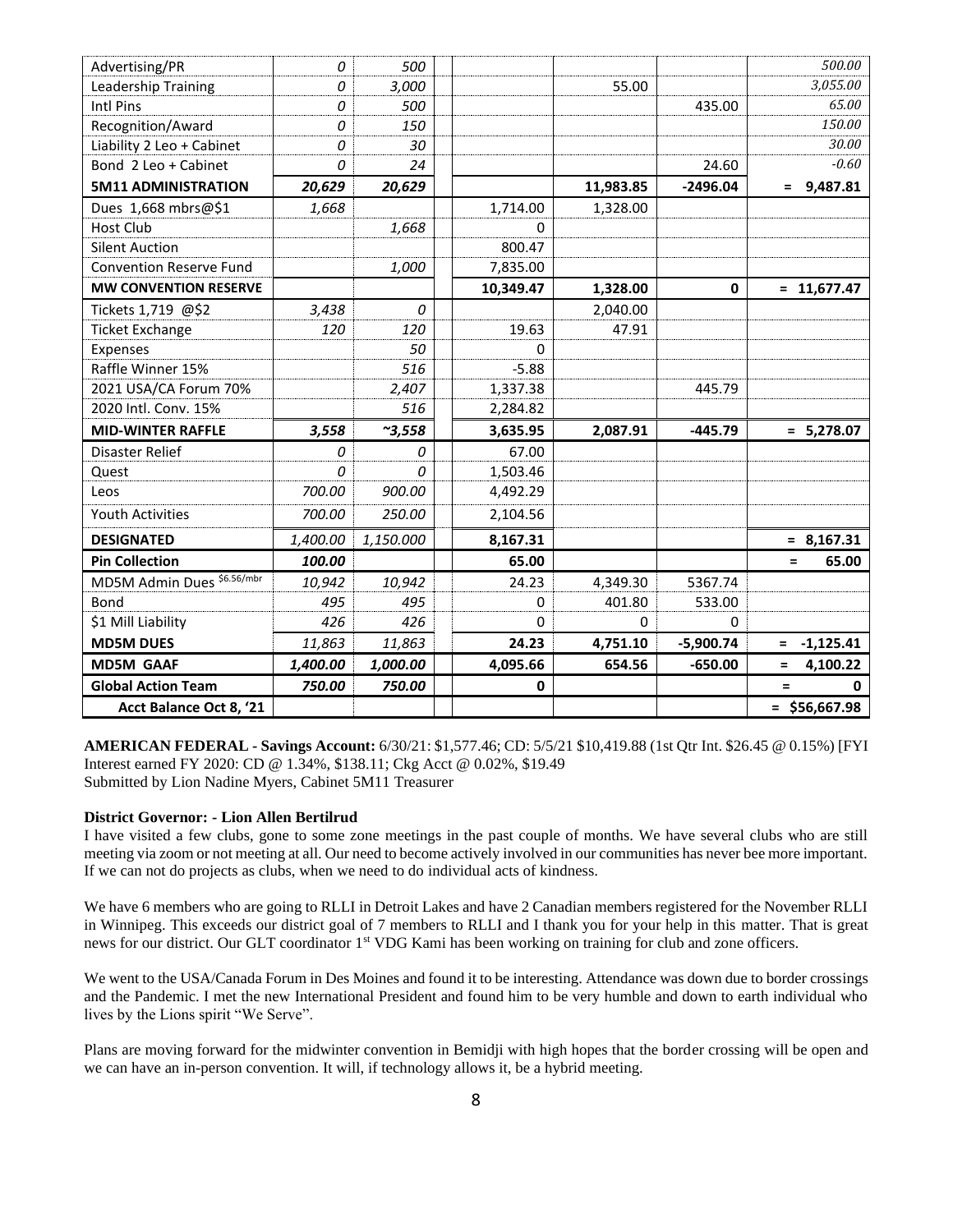As fellow cabinet members, I urge you to encourage your clubs and zones to be proactive in this new normal that we are experiencing. One of our goals for the year was to increase our giving to LCIF and our respective foundations by 10% and with your help, we can accomplish that. Two other goals are to have a positive gain of 65 members for the year or 1 positive gain in each club, as well as 1 new club in the district.

One of our goals for the district is to have more club and zone combined projects. So far, we have accomplished it with our kid's sight screening with members from different clubs and zones participating.

In ending, I thank you for your continued service as fellow Lions and if things continue hope to see many of you in person. Yours in service,

Lion Allen

# **1 st Vice District Governor: — Lion Kami Anderson**

I have been attending ongoing training to prepare for my next year as DG. I was also able to attend the USA/Canada forum with PDG Kevin and DG Allen. We shared a lot of great information with each other on the ride back home and hope to start implementing some things to better our district and help our clubs! Mid-Winter convention is coming up fast, it will be a great time and a new location for our district! TEAM is a big part of your executive committee, and we are looking to add someone to our TEAM! 2nd VDG is still up for grabs! You will notice a big change in how we look at the DG term. Instead of having 2 years of waiting, you will be in the thick of it right away. We hope by utilizing the 2nd, 1st, and DG all 3 years, its less time consuming during your DG year. This helps make the DG position possible for someone who is still working. It also helps the DG when planning for your upcoming cabinet as you will have already met many of the clubs and people in your district. Anything is possible when we work as a team!

# **Secretary — Lion Stacy Kleinwachter**

I have been working crazy hours and still trying to catch up on everything even though I feel I am behind the 8 ball trying to catch up. My new address is Stacy Kleinwachter 4311 15<sup>th</sup> Ave. S. Apt 227, Fargo ND 58103. If you need to get a hold of me, please email the [5m11cabsec@gmail.com,](mailto:5m11cabsec@gmail.com) [specialk.stacy@gmail.com](mailto:specialk.stacy@gmail.com) o[r skleinwachter@yahoo.com](mailto:skleinwachter@yahoo.com) or call/text me on my cell at 612-269-1582.

# **District Administrator / Global Service Team Coordinator – Lion Jenifer Spielman**

The District has a great DG Team. Lions Allen, Kami and Kevin work really well together to keep our District strong. Working with them has been fun and learning a lot. Lion Kami is working hard to get the Zone Chairs and Club officers trained for their jobs. She has set up Officer Training in Canada on the 23rd of October which I hope a lot of the club officers take advantage of.

My main goal is to get club secretaries to get their monthly activities reports in. These reports are important for our District. It shows International that we are serving our communities. Now that farming is slowing down hopefully, I will have more time to get a hold of some of these clubs and help out their reporting.

Lion Jenifer Spielman District Administrator - GST

# **Zone 1: — Lion Brian Norberg**

Zone One Clubs were slowed by the Covid-Curse, but all have survived. Most or all of them have had or have scheduled some sort of event, raffle or other activity and are getting back to normal, or at least a "new normal."

The Fall Zone One Meeting will be Tuesday, Oct. 26th, in St. Francis de Sales Catholic Church Gathering Space, located on 15th Ave North in Moorhead. Social time is at 6pm, with dinner at 6:30 pm. Speaker and program will follow. The event is sponsored by the Moorhead Lions and it will be Halloween-themed, with a costume contest, door prizes and more.

Lion Jenifer, Zone Two Chair (amongst other things) and I have been talking about having a joint Zone Meeting in the spring. Details have yet to be worked out.

Respectfully Submitted, Brian Norberg, Zone One Chair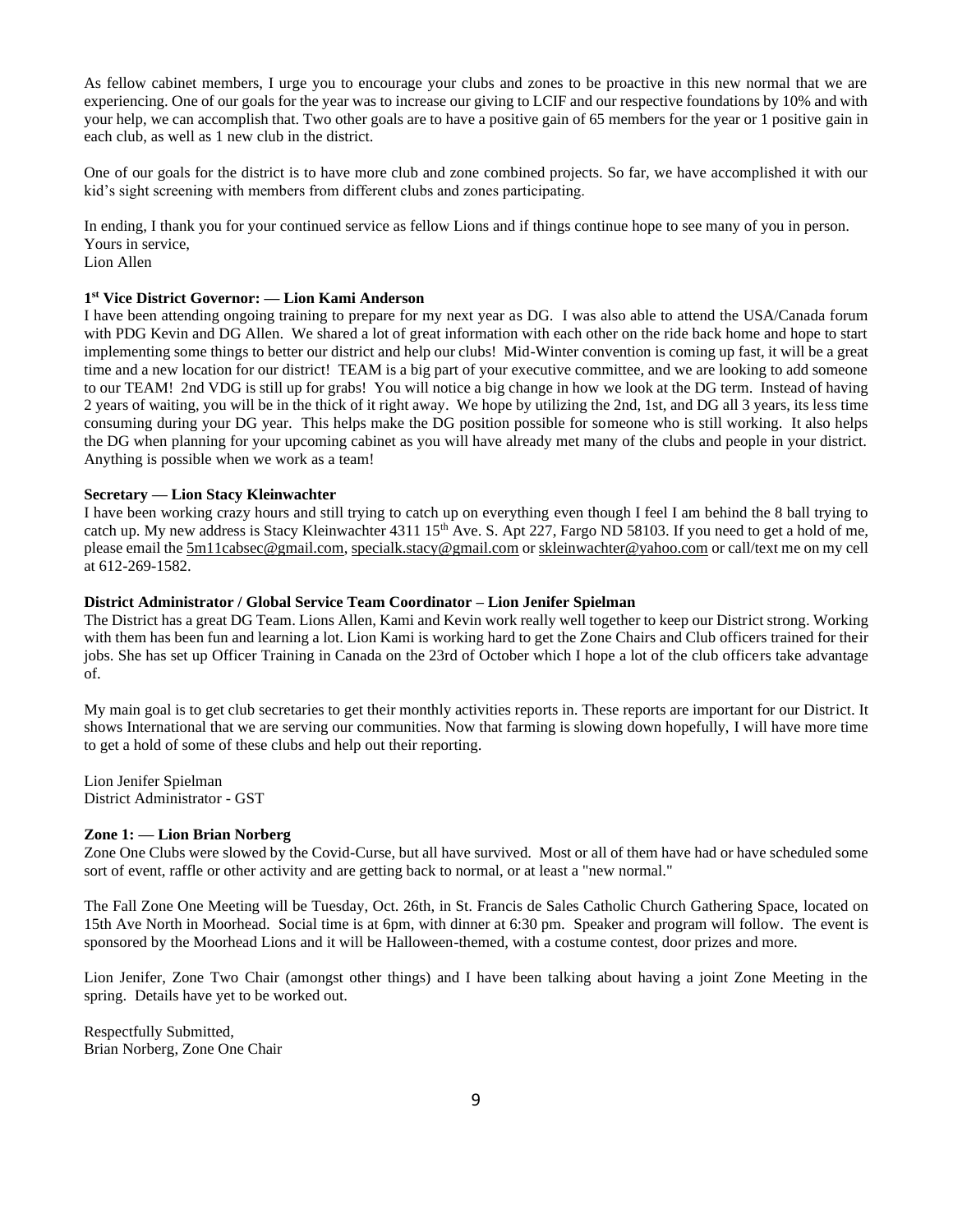# **Zone 2: — Lion Jenifer Spielman**

**Ada Lions**- worked Kidsight Screening in Ada School. held Lions Golf Fundraiser.

# **Hawley Lions-** Held Golf Tournament

**Hitterdal Lions-** members worked at KidSight screenings, held monthly meetings, attended Farewell for a District Leader that is moving, attended KidSight Training, served Breakfast at Fly-In with Mahnomen/Waubun Club, attended officer training, held Blood Drive, 2 members helped serve breakfast at local fair with Mahnomen/Waubun Club, donated to Fargo Honor Guard, donation to the City of Hitterdal, donation to Great Plains Food Shelf, donated bike to Clay County Fair, worked concessions at T-Ball game, worked concessions at Hitterfest

**Ulen Lions**- worked Ulen Days, held monthly meetings, sold tickets for raffle

I am working with other secretaries in Zone to get their monthly reports up to date. Meeting a couple of them in a few days. Goal is to get them all up to date real soon.

Lion Jenifer Spielman Zone 2 Chair

# **Zone 3: — Lion Chris Eck**

**Bagley Lions:** Construction of cart shed for the non-profit golf course, Fry Bread fund raiser at the County Fair, Cleaned ditches along Hwy 2, spring cleaning 520 people served, 208 volunteer hours, \$4322.00 dollars raised.

**Winger Lions:** No reports/activities

**Fosston-Lengby Lions:** No report/activities

**Gonvick Lions:** Donated funds to Gonvick Pumpkin Days, many Lions members donated time for the festival, ramp placed at home of community member in need, Lions served at Breakfast at the farm at the John and Barb Brooks Farm.

**Mahnomen-Waubun Lions**: Served breakfast at local fair, Parade in Waubun, monthly meeting, Mahnomen-Waubun Area Lions Meeting. 450 people served, 31 volunteer hours,

# **Zone 4: — Lion Dorothy Roof**

I am new to the position and am currently working on contacting all of the clubs.

# **Zone 6: — 1 st VDG Lion Kami Anderson**

I am planning a zone meeting for zones 5 & 6 November 21<sup>st</sup> starting at 4pm. My hope is to have it in Warren or Argyle. I am happy to see that most of my clubs have reported service! (Thanks Lion Jen) My goal is to find my replacement by the Mid-Winter Convention so they have some time to learn what the job is all about.

# **Zone 7: — Lions Michael and Karen Hagen**

The Zone 7 Lions have been busy with numerous projects and activities. The beginning of September a Zone Meeting was held in Wannaska. With September being Childhood Cancer month, the meeting was planned around this theme. MN Childhood Cancer Directors Lion Jodi Sorenson of the Wannaska Club and Lion Katie Damm of the Sabin Lions Club were the featured speakers. A Shave for the Brave was also held during the meeting. 3 Zone 7 Lions accepted the challenge of shaving. They were: Wannaska Lion Mike Hagen, Wannaska Lion Lyle Roseen and Greenbush/Badger Lion Curt Zimdars. Wannaska Lion Ryan Sorenson was unable to attend the meeting, but at a later date accepted the challenge and was shaved. More than \$1,000 was raised for the MN Lion Childhood Cancer Foundation because of 4 Lions. During the month September, Wannaska Lion Jodi Sorenson cycled over 200 miles and raised over \$1,400 during the Great Cycle Challenge.

The Grygla Lions recently celebrated 50 years of service. This was celebrated during their Fall Festival. They also held their popular Roland Klamar Fly in Breakfast during the festival.

The Greenbush/Badger Lions are again flipping pancakes. They continued their tradition of serving pancakes at the Northland Threshing Bee in Strathcona and also serving pancakes at Badger's Fall Festival. And benefits for people in their community are again being held.

The Warroad Lions are having a Fall Raffle. They had held their Garbage Can Feed as well as a Burger and Brat Feed with the Lake of the Woods Brewing Company.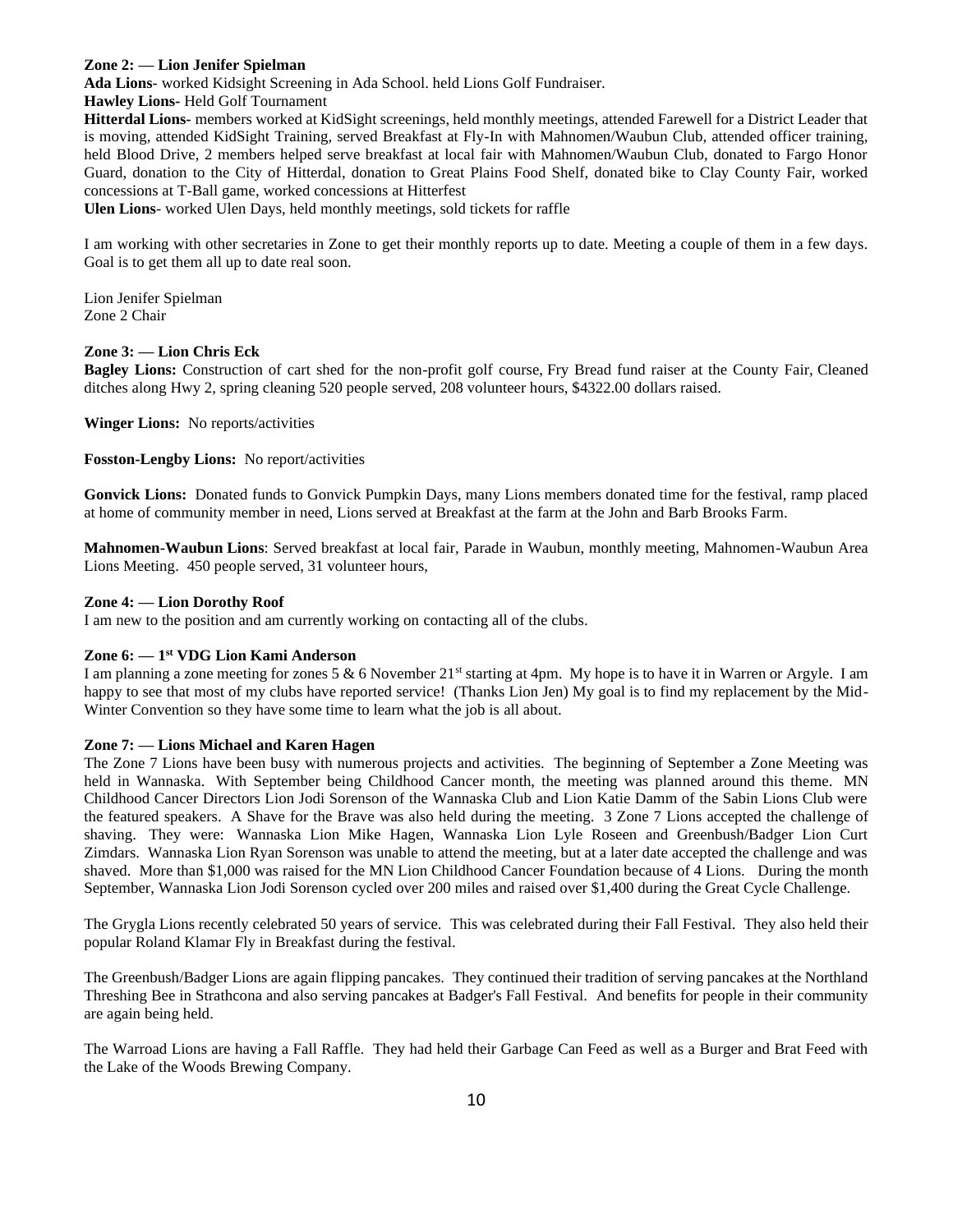The Goodridge Lions also have a raffle going on entitled Survival Raffle. The Roseau Lions haven't done alot because of covid. They do continue to make monetary donations. It seems most clubs are busy raising funds. Covid rates are going up again. Time will tell where we will be in the next few months.

# **Zones 8: - Lion Patricia Wight**

Attendance for our last Tri-Zone meeting was down.

Zone 8 will have a meeting on Tuesday, 26 October at the Riverside Lions Den. Dinner will be served at 6:30 PM with the meeting to start at 7:00 PM.

Most Clubs have been able to meet via Zoom and some have had face-to-face. Some Clubs do not like Zoom.

Lion Claudette Match attended her first Lions Foundation of Manitoba and Northwestern Ontario meetings on 17th and 18th September.

# **STEINBACH AND AREA LIONS CLUB**

- Our club has been following the restriction for covid.
- We have rented out some of our equipment.
- 4 scooters have been donated.
- Have a new member to pick up used glasses at designated spots.
- 500 glasses will be delivered to Lions Eye Bank.
- **WE HAVE GREY CUP TICKETS (900) for sale.**

Members who have received acknowledgement for Service

Lion Hank 40 years Lion Jim 30 years Lion Janet 10 years

We are not always meeting face to face. But we keep in touch through emails.

These are different times and to keep everyone safe we have to adjust what we can do to keep our membership safe.

Lion Diane Foreman, Secretary of the Steinbach and Area Lions.

# **Anyone wanting Grey Cup Tickets email daleforeman @mts.net**

# **TRANSCONA LIONS (retyped by Lion Pat)**

June: picked up Rx glasses from five (5) businesses and delivered to the Foundation July: picked up Rx glasses from Hakim Optical

August: no activity

September: picked up donations boxes rom the Foundation and delivered to Prairie Eyecare on Plessis; picked up Rx glasses from two (2) sights

# **Riverside Lions Report July 1st to October 6, 2021**

We have not held a regular meeting yet. PDG Lion Gerald Fontaine has led some zoom get togethers over the past few months. We are hoping to have a regular meeting soon. The members have been healthy and are eagerly waiting when they can be together again.

Riverside has continued to collect eyeglasses, metal tabs, hearing aids and pill bottles. The pill bottles have come in very handy for the arts program, as they are able to put paint in the bottles and give the children projects to paint at home as during Covid there have been no onsite lessons allowed. The parents have gratefully appreciated this.

Thanks to the great efforts of all of our staff in the Riverside Seniors Residences and Riverside Non-Profit Housing, we did not have any Covid incidences among our residents.

Riverside has supported the Refuge Centre with their annual donation of 48 winter coats for the children.

Riverside has supported an individual with a hearing aid.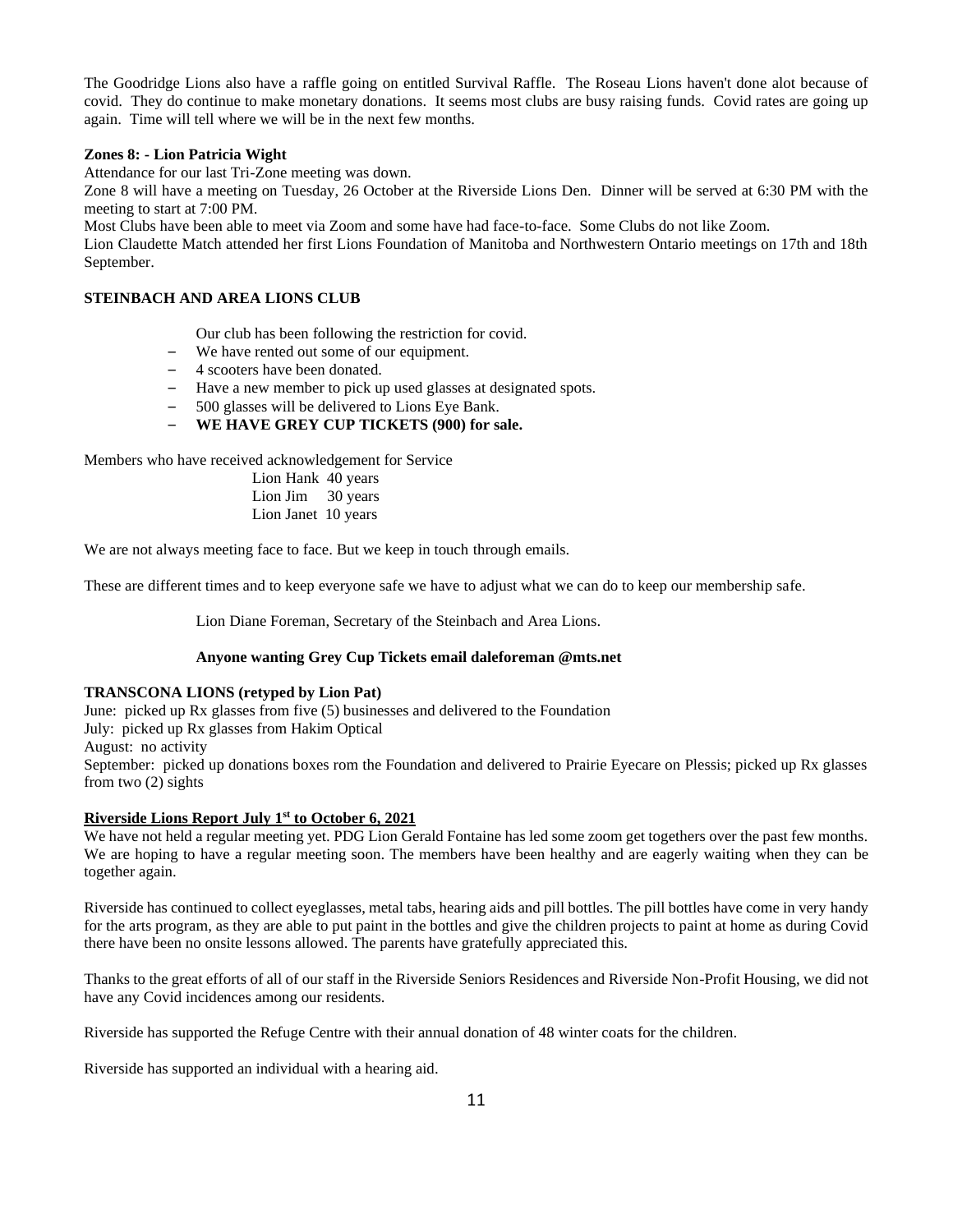Riverside made monetary donations to the 2 new clubs in 5M11.

Riverside is doing a fundraiser by selling Grey Cup Pool tickets. They are planning on some fundraisers for the near future and will let other Lions know when they are to occur.

Respectfully submitted,

Lion Jan Nazarko, Secretary

# **STE. ANNE LIONS CLUB** (retyped by Lion Pat)

#### 17 members

Here's a brief look at some of the service projects, fundraising projects and other activities our club has been involved since our last zone meeting of June 21, 2021.

- 1.) Volunteered at the Ste. Anne Food Bank (ongoing)
- 2.) Eyeglass Collecting-Sorting/Delivering (ongoing)
- 3.) 2 members on committees with the Richer Community Club & Richer Rodeo but this is on pause
- 4.) Member involved in start of planning for 2022 mid-winter convention
- 5.) Provided 2 scholarships to 2 local high schools
- 6.) Hot Dog sales every Friday in July, August & September. WE donated \$400 of our profits to the Ste. Anne Food Bank.
- 7.) Held our Car Show on August 18 which was a great success.
- 8.) Wound up our Coloring Contest with 3 local daycares in July.
- 9.) Getting a garage ready for the storage of our Lion supplies.
- 10.) 2 members helped out at the Rendez-Vous in Richer Sep 17-18, A blended cultural event for French.
- 11.) Supporting Mike Janssen in his Bike Ride for Childhood Cancer

Following are what we are currently working on:

- 1.) Was getting ready for the Cabinet Meeting on Oct 23 but is now changed to a Zoom meeting.
- 2.) Getting ready for Officer Training on Oct 23.
- 3.) Finish the garage set-up for our supplies.

# **Winnipeg South Lions**

Winnipeg South continues to collect eye glasses from various locations and deliver them to the Lions Foundation.

Approximately 2500 pair collected during the last 4 months

Winnipeg South had 3 requests for assistance approved by the Foundation. One for a porch lift, and 2 for medical procurement and traveling expenses. We donated to all 3 requests

A member of the Winnipeg South Lions had an abundance of garden produce and donated it to the Salvation Army and the Main Street Project

Winnipeg South received 3 requests for assistance,2 for dental assistance and 1 for a chair. We have approved donations for all 3 and are awaiting approval from the foundation.

Winnipeg South usually meets on the first Thursday of every month but have been unable to meet so far this year. We hope to have a meeting in November.

Lion Ron Novotny

Respectfully submitted: Lion Pat Wight, Zone 8 Chair

# **Zones 9: - Lion Ila Hlatky**

I will be having my first zone 9 meeting on October 14th at East Kildonan Lions club. I am looking forward to meeting all the clubs. I'm not the best with computers, although I am slowly working on improving my skills. Thank you for your patience. Lion Ila Hlatky "WE SERVE "

# **WHITEMOUTH & DISTRICT LIONS CLUB Zone Report June 1 – September 30, 2021**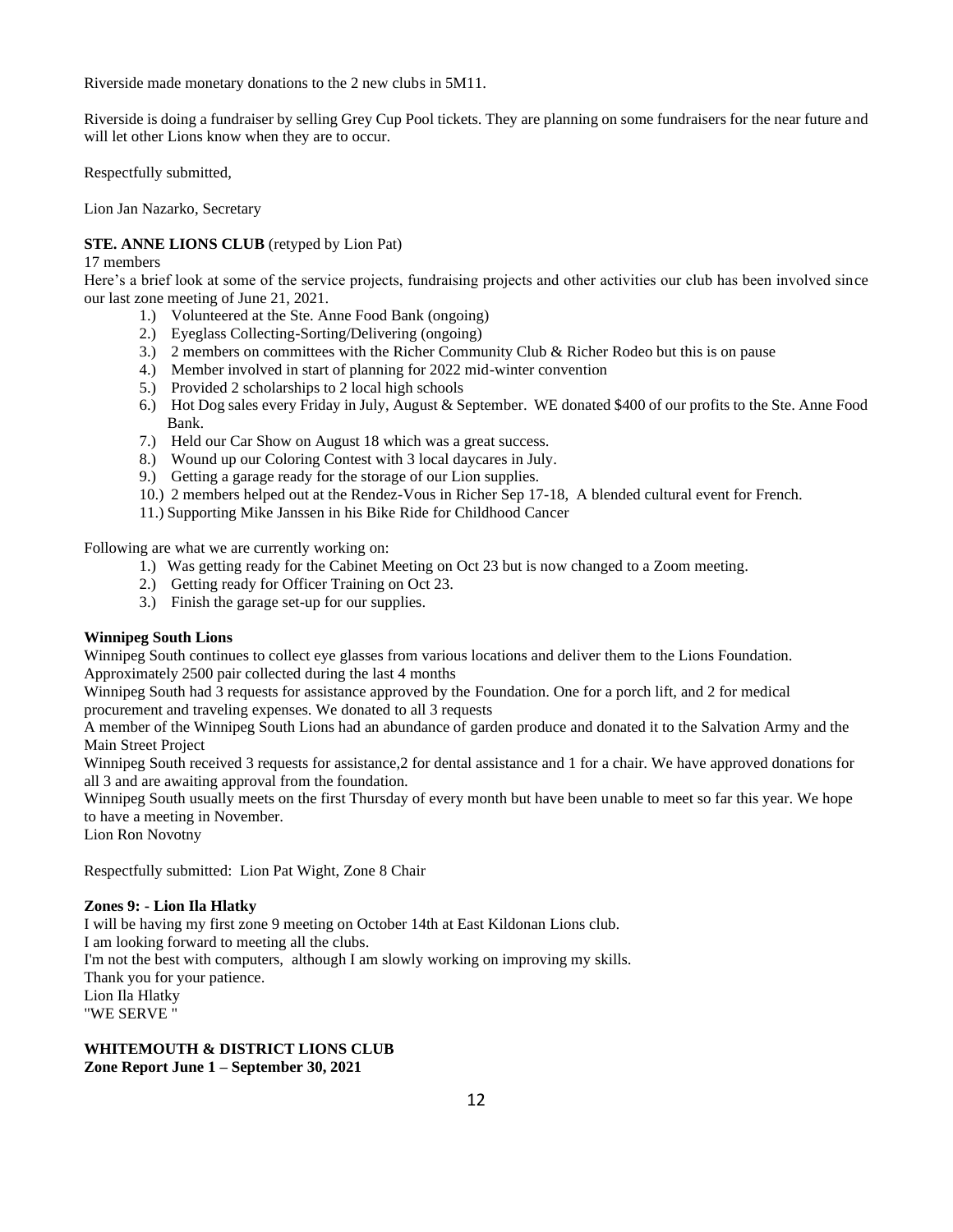# **Membership:** 16 members

# **Club Activities:**

# ➢ **Services to Seniors:**

Delivered Meals on Wheels and groceries to seniors, drove others to medical appointments and helped with yard work and maintenance.

# ➢ **Lions Park:**

Park/Campground maintenance – landscaping, washroom repairs and picnic table rebuilds. Thanks to the very warm weather this fall, the park has been able to still remain open and we are still seeing many travelling campers.

# ➢ **Refuse/Recycling Pickup**

Members and volunteers collected the weekly refuse and recycling as well as completed administrative duties related to invoicing. This is our ongoing major fundraiser. An eTransfer account has been set up and is proving beneficial for payments from refuse customers and to receive donations from guests at the campground.

# ➢ **Whitemouth Lions Socially Distanced Events**

We received a \$25,000 grant from New Horizons to provide entertainment to the seniors in our community, while adhering to all current COVID restrictions. We have held eight events throughout Whitemouth, providing music with a "DJ on Wheels", as well as providing entertainment from local bands. We have used the community grounds as our setting, rented a flatdeck trailer as a stage, and at one event even rented a large tent to provide sun shade. All events were well attended and enjoyed, and we were able to collect a large amount of cash and food donations to support the local food banks.

# ➢ **Vegetable Drive**

Our club worked with the Community Wellness Coordinator to plan and host the first Community Vegetable Drive in our area. Members manned the event at our Lions Park on August 28. They accepted about 150 lbs of vegetables and honey, which was delivered by members to local food banks. This will likely become an annual event.

# ➢ **Disaster Preparedness Grant**

Our club has received a LCIF Disaster Preparedness Grant to assist our local Emergency Response Team. The funds will be spent on items such as hydrothermal blankets, emergency first aid kits and to provide a radio system for the team.

# ➢ **Lion Virtual Meetings/Administrative Duties:**

Prepared Zone Report, held virtual and no in-person monthly meetings, prepared minutes, agendas, and general administration duties.

**Total Number of Volunteer Hours: 747**

# **Donations:**

**Lions Quest Canada Mike Janssen's "Ride to Fight Childhood Cancer Lions Foundation of Canada Dog Guides**

# **Upcoming Activities & Events:**

# ➢ **Socially Distanced Events:**

Plans are underway for an Octoberfest on October 16 at our Community Club. This is our first indoor event, and everyone in attendance will need to be masked and fully vaccinated. The event will provide a German Band and dancers, and plenty of German food. This event is our largest and most complicated, requiring a huge amount of planning (thanks to COVID) and many volunteers, but we're confident it'll be a successful, and very safe, event.

# ➢ **Christmas Hampers**

Preparations have already begun for this annual event which always provides very generous Christmas Hampers to needy families in our communities.

# ➢ **Lions Community Calendars**

Work will soon begin on selling ads and compiling a list of community events for our Calendars, which are distributed to the RM of Whitemouth residents.

# ➢ **CP Holiday Train**

There are no details yet on what the plan will be this year for the Train event in December.

# **LAC du BONNET LIONS ZONE REPORT**

**1. Call to Order 7:01** Attended with quorum met: Lion President Joel, Lions Leslie, Len, Cathy, Mel, Marc, Mike, Nora, Dianne, Kim, Denis, Barry, Bev and Rolly.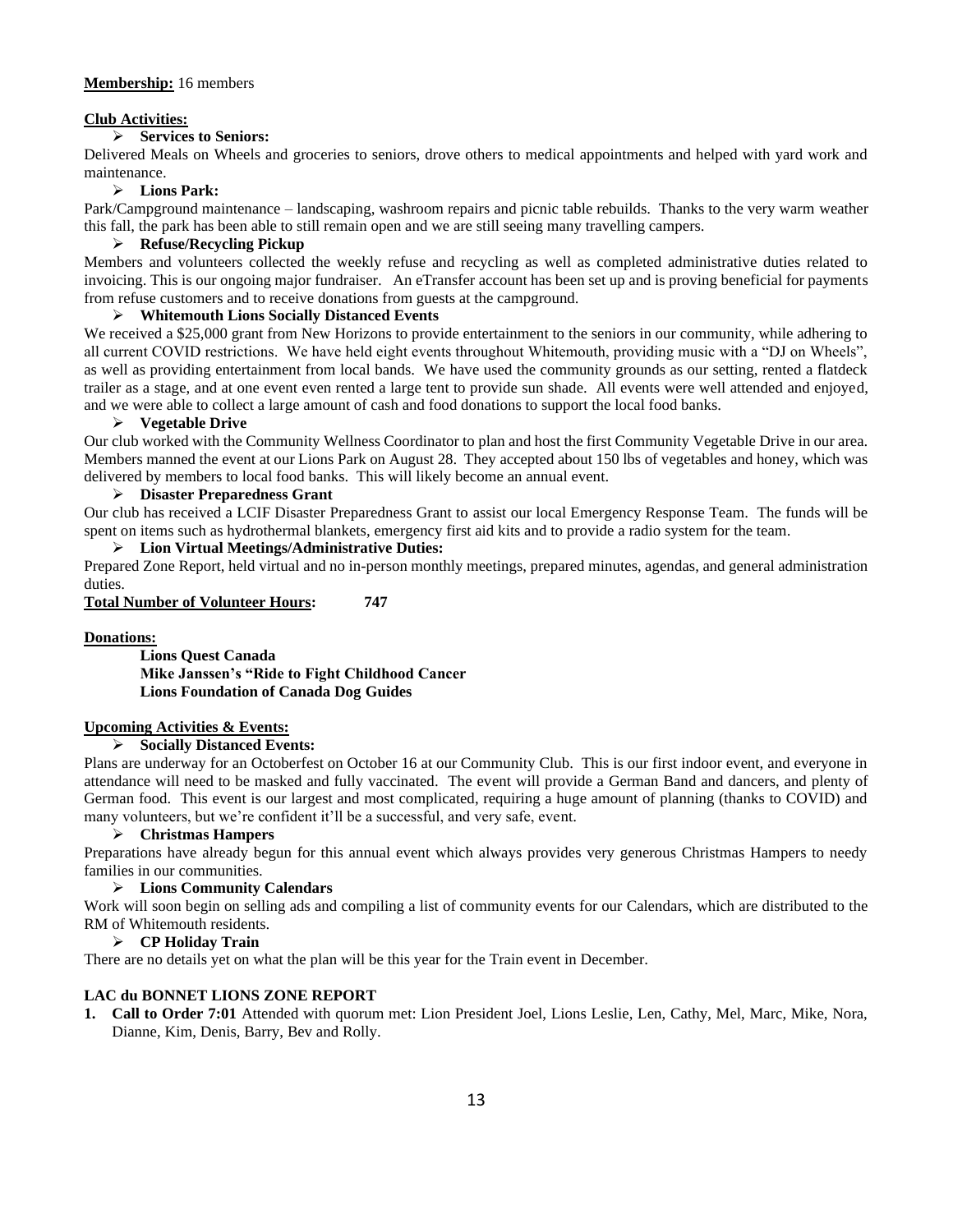**2. President's remarks:** Lion President Joel welcomed all to the first meeting of the fiscal year. Meetings are the first and third Monday of the month, following Covid protocols. Thank you for the honour of being President. Executive meetings will only be, when required, after the first initial few.

# **3. Finalize & approve agenda**

Motion 2021-09-01 to approve Sept 27, 2021 agenda by Lion Greg / 2nd by Lion Mel Agenda amended with last two New business items Carried

# **4. Approve minutes of last meetings**

Motion 2021-09-02 to approve Jun 7, 2021 minutes by Lion Mike / 2nd by Lion Nora Carried

Motion 2021-09-03 to approve Jul 19, 2021 minutes by Lion Bev/ 2nd byLion Nora Carried

# **5. Review motions made over the summer**

- Motion 2021-06-04 to purchase an ad in the Clipper in support of the "Congratulations to the Class of 2021" section for \$42 plus applicable taxes (from Activity account) by Lion Bonnie / Second by Lion Mel / Carried
- Motion 2021-08-01 to spend up to \$90.00 to advertise in the Clipper for the Food Drive scheduled for August 21, 2021 by Lion Bonnie / Second by Lion Darryl / Carried

# **6. Treasurer's report** & statements – Lion Di

Motion 2021-09-04 to approve Treasurer's report and August 2021 financial statements sent via email Sep 3, 2021 by Lion Dianne / 2nd by Lion Greg Carried

Lion Dianne explained the Unrestricted Net Assets, in the Balance sheet under Liabilities and Equity Once the NPO (non profit organization) assets excess \$200,000,00 it has to file an information return for the following fiscal period. Once the NPO files an information return, it must submit one every fiscal period as long as it continues to be an NPO. We do not believe we will reach this amount and this is for information purposes.

# **7. Old Business**

# 7.1 See Action Items

7.2 Motion for August Food Drive lunch expenses – Lion Rolly, thanked his fellow Lions for showing up in the rain for the food drive.

7.3 Club membership renewals – Lions Joel & Bev

Lion President Joel requests a meeting for club membership with the executive. This has been added to the Executive agenda 7.4 Canada Day Grant: Confirm expenses to claim – Lion Leslie Received grant of \$1979.50 to either apply to expenses or hold smaller events. This is in the activities account, and will be applied to the clipper bill as expenses for the Canada Day event, once Leslies has confirmed with the grant application board.

# **8. New Business**

8.1 Expense sheet for tracking expenses for reimbursement – Lion Di

Handed out expense sheets, to Lions that wished to have them,for tracking purposes. Receipts are to be attached when handed into Lion Dianne.

8.2 Lion Dianne -\$1,000.00 scholarship bursary for 2020 Ethan Tyles and \$1,000.00 scholarship bursary for 2021 Charlieze Yerexs A letter was submitted along with proof of schooling and a cheque was issued for these scholarships.

8.3 Participation at LdB Christmas Craft & Gift Sale on Sat, Nov 20 – Lion Di- Received invite for the craft sale and a cost of \$50.00/table Lion Bev advised that LdB Christmas Craft & Gift Sale has been cancelled.

8.4 QuickBooks budget consult with C. Bruneau – Lion Di

Lion Dianne met with C. Brunea and ran a budget overview with quickbooks showing the last two years.

8.5 Farewell gift for Gerry Kachur – Lion Di- email from Lion Mel that Lion Mike presented Lion Gerry with a plaque.

8.6 Christmas Dinner-Lion Rolly advised the need to start the process for the Christmas Dinner, hall, food, raffle, tickets, silent auction etc. Rolly suggests at this time to not progress with the planning and in a months time to reevaluate.

Motion 2021-09-05 to delay Christmas dinner by Lion Rolly second by Lion Greg. Carried

8.7 Volunteer request youth citizens- Lion Leslie, received an email from a young lady in the community that has 5 hours of volunteer hours to make, she would like an opportunity to work with us. Lion Leslie, Lion Kim and Lion Cathy will discuss in their community group.

# **9. Open Discussion-**

Lion Mike suggests a lion sign for our buildings to avoid confusion in the community.

New members transferring from the Beausejour club. Lions Ila and Robert Hlatky's

# **10. Tail Twister- Lion Kim**

**11. For the Good of the club- Lion Kim**

**12. Adjourn 8:45** Motion 2021-09-06 by Lion Rolly and Second by Lion Nora Carried

**September birthdays** - Lions Joel & Cathy

| <b>DATE</b> | <b>ACTION ITEM</b>                                                                                |
|-------------|---------------------------------------------------------------------------------------------------|
| $Mar-15$    | Food Bank garden sign – Lion Joel to work with the Food Bank to design a sign that identifies the |
|             | garden and acknowledges the Lions Club. Return with cost for club approval.                       |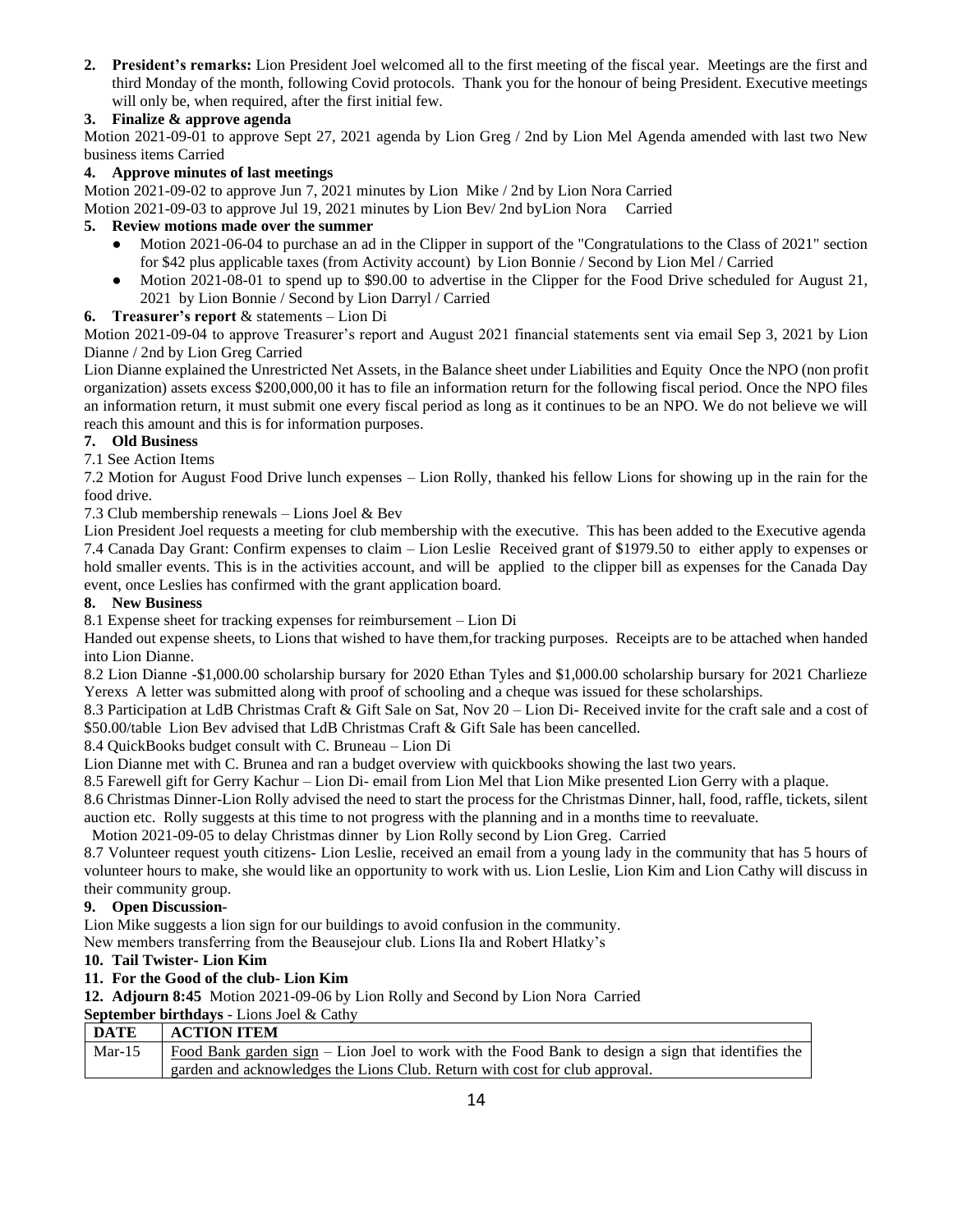|          | Sept 27- Discussion was had and President Lion Joel along with Lion Rolly to come up with the cost<br>of sign.                                                                                                                                                                                                                                                                                                  |
|----------|-----------------------------------------------------------------------------------------------------------------------------------------------------------------------------------------------------------------------------------------------------------------------------------------------------------------------------------------------------------------------------------------------------------------|
| May $-3$ | Building at FireHall - Lion Mike to discuss the proposal of selling one building and amalgamating the<br>stored items into one structure.<br>Cost of building when built was \$,7560.00 and cost today, to build, would be over \$10,000.00<br>Sept 27 Bikes will be removed from the building in October, other equipment needs to be moved.<br>Committee to discuss how to get rid or move items in the shed. |
| Sep 27   | BBQ sale and purchase -Lion Greg suggested to sell the bbq and purchase newer ones. Lion President<br>Joel suggested selling on Lions FB page. Suggested price \$1200-1500 is worth of the BBQ                                                                                                                                                                                                                  |

# **West St. Paul activities:**

22 members

#### **July**, **August and September**

We held 5 *Hot Dog Dayz* fundraisers at Giant Tiger. Proceeds go to our Bursary fund

#### **August**

We had a pizza tasting meeting. Sample pizzas were picked up from Rocco's in Steinbach. For a fundraiser, will be ordering 40 pizzas and 2 packages of shells

#### **September**

- we donated a silent auction prize to *Guardians of the Children* which is a motorcycle service/non-profit club that also donates to *Toy* Mountain

- We held a 10 + 1 charter night *Bud, Spud and Steak/Chicken* at the Rivercrest/Thirsty Lion. We also had a 50/50 draw and silent auction. Thanks to all who attended.

-Lion Pat attended the *Lions Foundation of Manitoba and Northwestern Ontario* orientation meeting and quarterly meeting.

-Lion Pat attended a meeting in Grand Marais (along with PDG Lions Chris B and Dave H) for the seniors' group out there (that has basically folded) to promote Lions and hopefully get a Lions Club re-started there. Unfortunately, only three (3) seniors attended.

-Lions Pat, Peter, Jay and Linda attended the Grand Marais Fall Supper and assisted in serving and clean-up. There were 122 dinners served.

# **October**

- pizza orders to be dropped off and picked up the pizzas on the10th.

- Fundraiser using *Mom's Pantry* to start on October 15th and run to November 15th
- Lion Pat will be attending the Cabinet meeting on the 23rd in Richer, MB
- several Lions will be attending the training starting at 3:00 PM in Richer on the 23rd.
- our Club's annual Fall Supper has been cancelled due to covid-19 restrictions and other reasons.

# **November**

**-** Lions Pat and Jay have been accepted to attend the RLLI I held Nov. 18th to 21st at the Victoria Inn, Wpg.

That is our report Lion Debbie, Secretary Lion Pat, President Lions Club of West St. Paul

# **Zones 10: - Lion Patricia Wight WINNIPEG BEACH, DUNNOTTAR & LAKESIDE AREA Report for October 2021** (re-typed by Lion Pat)

- Our meetings are held on or about the 3<sup>rd</sup> Wednesday of each month (except July and August)
- Our current membership stands at 15 (2 of our members passed away in the past few months)
- What have we done since our last zone meeting in June 2021: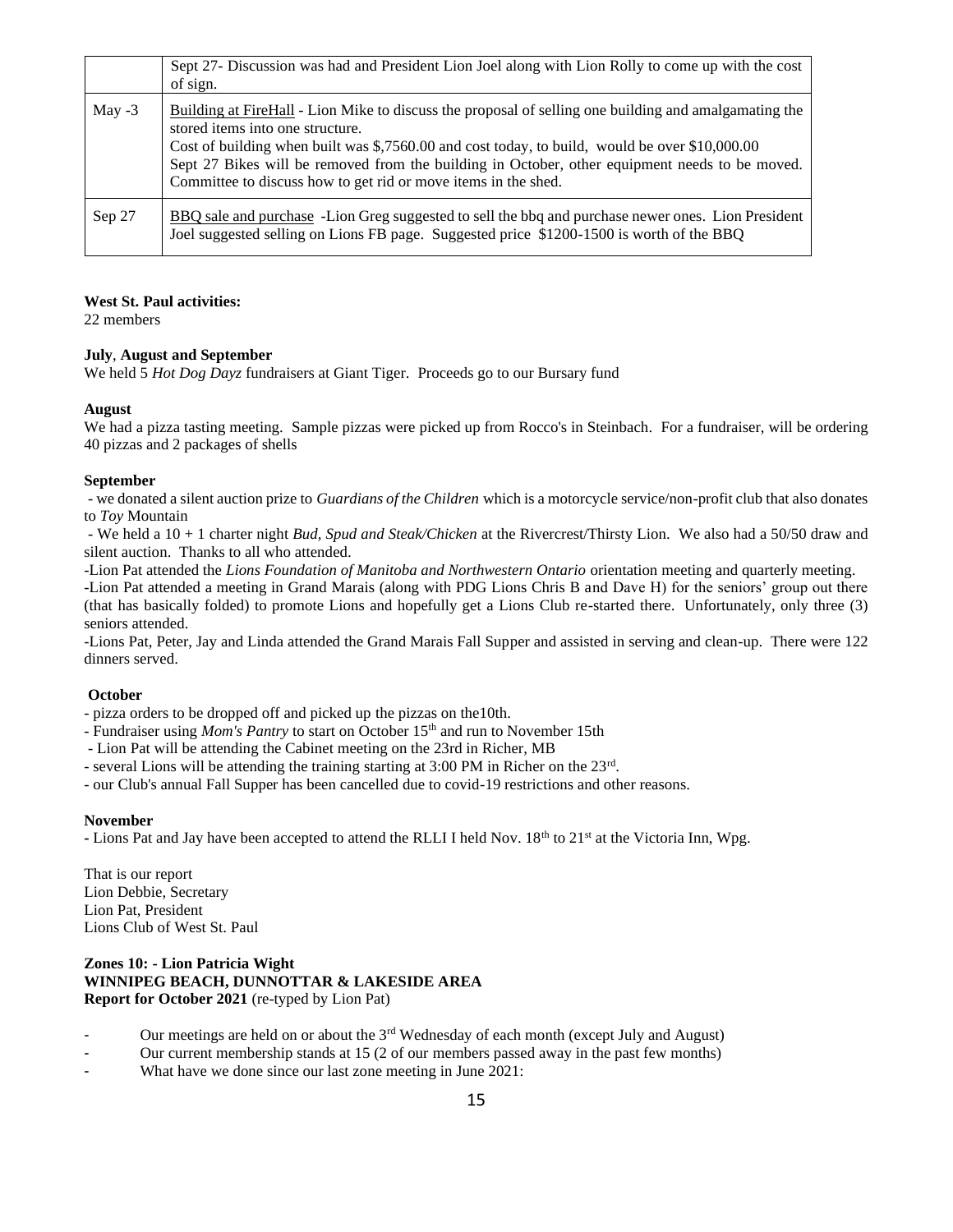- 1.) Fundraising was halted due to COVID
- 2.) Supported Canadian Lions Childhood Cancer Foundation (PDG) Mike Janssen rid)
- 3.) Supported local family with hearing aids
- 4.) \$500.00 scholarship to Gimli High School Students we only had 2 apply this year, we voted to give them each \$250.00
- What's coming up:
	- 1.) Another Mom's Pantry fundraiser pre-Christmas sale
	- 2.) 50/50 and Meat Draws at he Winnipeg each Hotel for Friday/Saturday starting October  $15<sup>th</sup>$  to November 27<sup>th</sup>

Unfortunately, we have had to permanently discontinue our Annual Cookie Walk.

Due to Covid 19 and to keep our members safe, we host our monthly meetings through Zoom conference.

Stay Safe Everyone!

Marielle (Mickey) Wharton Secretary Winnipeg Beach, Dunnottar, Lakeside Lions Club 204-229-4931

# **SEKIRK & DISTRCIT LIONS** (retyped by Lion Pat)

Club has just started face-to-face meetings in September 2021.

Our biggest on going service project is the building.

I had a great initial meeting with the Rotary Club President and in principle we have agreed to do a joint project or 2 as per the email LCI/Rotary sent out their respective clubs.

We have started our public facing events, media. Nandann and Veena have agreed to help with Facebook, Twitter, etc.

 Let me know if you think there is any interest in learning the finer points of these platforms from other clubs. We could host a info/training session @ Selkirk.

We will be approaching the club at our next meeting to do a free Christmas meal for the needy.

# **Lions Club of Winnipeg:**

Celebrating 100th Anniversary - Saturday, November 20, 2021 Hotel Fort Garry - 222 Broadway, Winnipeg Reception 5:00 Dinner 6:00 Tickets - \$50.00 per person Tickets must be reserved by Mon. Nov. 15th. May be paid by Etransfer to rpinchin@hotmail.com Tickets may be paid at the door, but will be invoiced if not cancelled by Nov.  $15<sup>th</sup>$ 

# **WINNIPEG WEST LIONS CLUB July to September 30/2021 FALL TRI-ZONE MEETING**

Winnipeg West Lions Club now stands at 14 members. We had two members leave and transferred in a member from Nigeria who we will meet at our October meeting. We meet on  $4<sup>th</sup>$  Wednesday of each month from September to end of June at Glendale Court Life Lease Building; Executive Board meetings to be 2<sup>nd</sup> Wednesday if required. We had our first in person meeting September 22, 2021.

RAP – with Covid-19 restrictions we have taken in two books for two groups of children. The Daycare is meeting to decide if they can re-open to allow our Lions members to return to read in the next couple of months.

We continue to pickup gently used eyeglasses from many optical businesses in our area and take to Lions Foundation of MB. The person at Foundation who normally sorts, boxes is now able to return so this will alleviate Lion's Dennis & Yvonne from this task unless needed. Thank you for assisting our Foundation!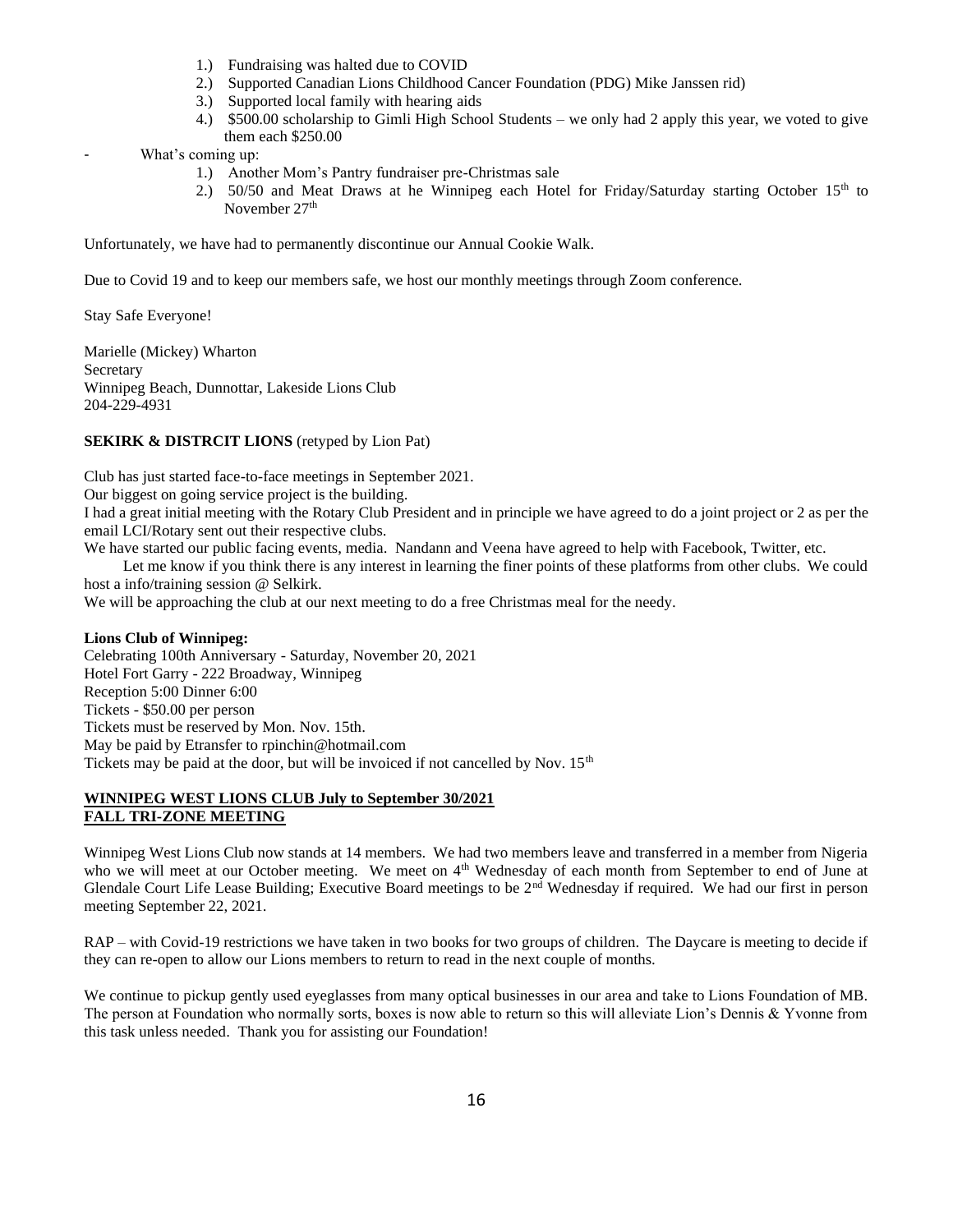Wonderful to meet in person again for September 22<sup>nd</sup> meeting. PDG Mike Janssen, Lion's Children's Cancer Foundation chair presented to our club this evening. He rode his bike over from EKildonan, spoke on his current Riding to Fight Childhood Cancer fundraiser, whereby the Club donated funds as did some members personally. We fed him apple crisp and ice cream by Lion's Gayel & Yvonne and sent him on his way back!

Our Club participated in the No Sew Blankets and added a Lions Foundation of Dog Guides Coloring/story book with crayons, bundled/labelled in separate bags and delivered to PDG Mike Janssen Sept 15<sup>th</sup>, who in turn took to CancerCare Manitoba for Pediatric Cancer – September was Pediatric Cancer month.



Lions Foundation of MB & NW ONTARIO had someone in our catchment area requesting medical assistance for hearing aids; the application was reviewed and approved, and our club donated equal dollars along with the Foundation and New Horizons Hearing.



WWLC is again selling Green Capes Dog Guide Calendars; our initial order sold out in three days so further calendars were ordered to continue selling! The calendars sell for \$20.00 each, \$10.00 remains with the club and the other \$10 has Green Capes putting towards Dog Guides with a portion towards their capital campaign for a brand-new building that is coming in the near future! The old Schoolhouse in Oakview although still being used is no longer able to house the growing needs of Canadians. Please let us know if you would like to support this very worthy cause!

Next meeting to be held Oct  $27<sup>th</sup>$  at 7:00 p.m. Glendale Court, Winnipeg.

Submitted by Lion Barb Hollyoake, Winnipeg West Lions Club, Secretary June 18/2021

# **Can Do Canines – IPDG Lion Kevin Reich and 1st VDG Lion Kami Anderson**

1VDG Kami Anderson and PDG Kevin Reich are serving as co-chairs for Can Do Canines. There is an informational gettogether planned for August 14 at Can Do Canines headquarters in New Hope which neither of us are be able to attend. We will be briefed on the operation of Can Do Canines via a virtual meeting on a later date. Stay tuned for additional information.

Lions Kami Anderson and Kevin Reich

**Constitution & By Laws – PDG Lion Wayne Swanson** No action has been taken.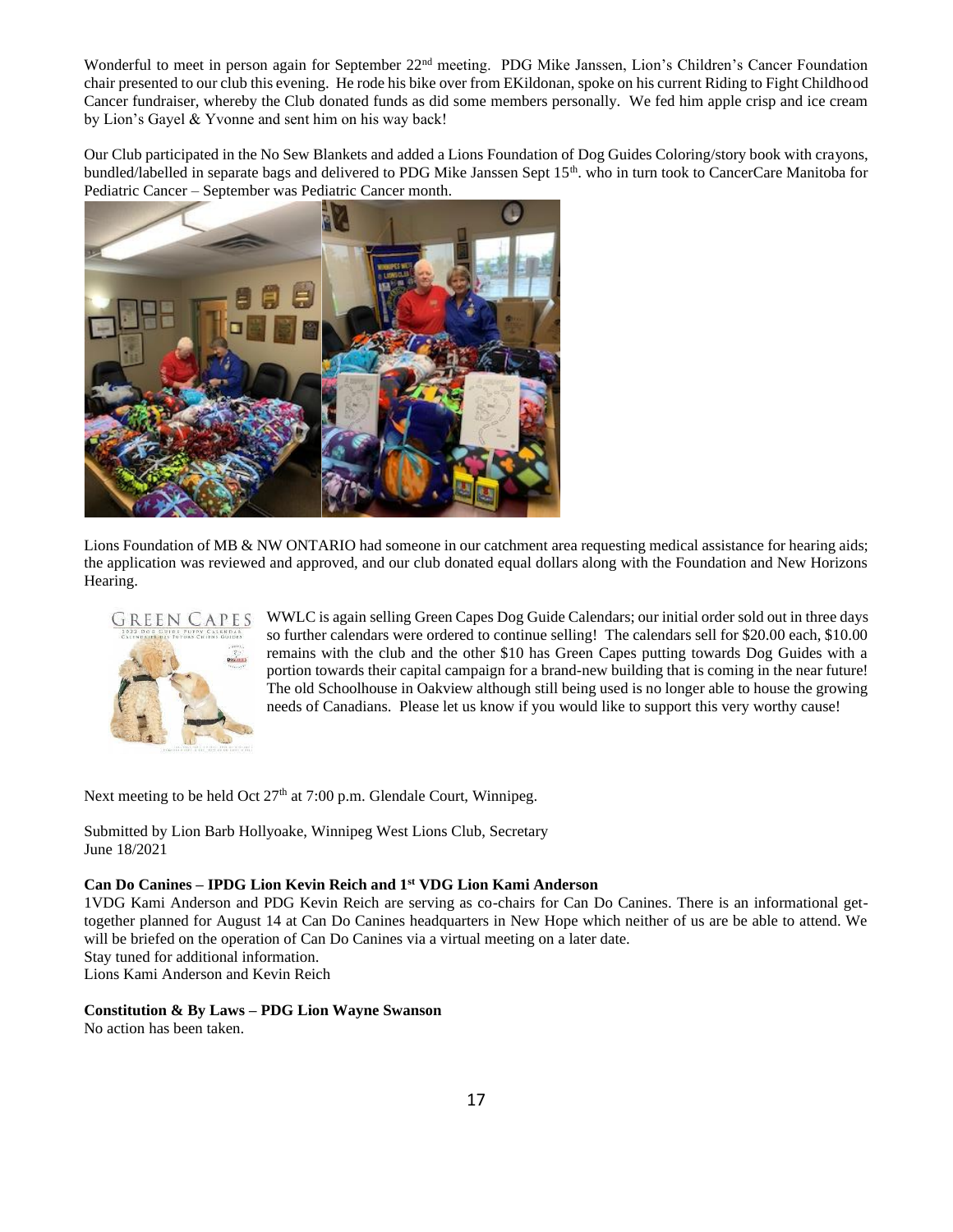# **Conventions / Forums** - **PDG Lion Deanne Williams**

The 2021 USA/CANADA Forum was September 9th through 11th in Des Moines, Iowa. They had many new and different sessions including Zumba and assembled braille books as the Service Project.

Next year it will be held in Calgary, Alberta, Canada on September 15th through 17th. Watch the newsletter for registration information.

# **Global Leadership Team Coordinator – 1 st VDG Lion Kami Anderson**

We had a successful in person training event held in Thief River Falls in August with 50 people in attendance. I had a lot of good feedback, so I may continue with the layout moving forward. I am in the process of planning the Canadian officer training to be held the same day as our cabinet meeting, and I am extending the invitation to 5M10 and 5M13 in case someone could attend at that time. My next project is zone chair training which I think will be completed through zoom, and I would like to try and get an in person meeting with the DG Executive team and the zone chairs, hopefully before the mid-winter convention. I am also going to try and get a virtual training for each of the offices, but I think that might a winter project and I will need some technological help if anyone wants to volunteer to be on my team! As part of the district cabinet, I would encourage all of you to look for the future leaders of our district. Without them, we will not continue to move forward, and serving our communities and people around the world will not happen.

#### **Global Membership Team Coordinator – IPDG Lion Kevin Reich**

My first statement is a confession, I have not done due diligence to the GMT position so far this year. I do have hopes/plans to do more as the year progresses.

The past few weeks the planning committee has been busy planning for the Thief River Falls Lioness Lions charter event. It will be held (It was held will apply on the cabinet meeting date.) October 17 at the Legacy Event Center near Thief River Falls. An enjoyable afternoon is planned with PCC Bert Nelson being the guest speaker. A silent auction is planned with the proceeds to benefit the administrative account of the new club. The event will close with a meal.

For the first three months of the year the district has a plus membership of six. There have been 23 new members since July 1 and 17 dropped members. The "Light up the Membership" award goes to the Ada Lions. They have added seven new members in three months. Congratulations ADA! If you have a secret as to how you recruited these new members would you be willing to share it?

Until next time, yours in Lionism, Lion Kevin Reich

# **LCIF – US: - PDG Lion Joanne Swanson**

Lions Clubs is an international organization with over 1.4 million members around the world; therefore **"WE SERVE"** whenever and wherever there is a need. Ours is a world in need indeed!

**2.2 billion** people have vision impairment or **blindness**.

Nearly **one-third of young teens** worldwide have recently experienced **bullying**.

**1 in 11** people has **diabetes.** 

**300,000** children aged 0-19 are diagnosed with **cancer** each year.

**1 in 9** people **lacks enough food** to be healthy and active**.**

Each day, **300** die from **measles.**

**Weather-related disasters** have grown more than 50**%** over the last 40 years.

By 2025, **half** the world's population will live in **water-stressed areas.**

Today, Lions and LCIF- the only foundation empowering Lions service on a global scale – continue a shared commitment to our world in need through Campaign 100: LCIF Empowering Service. LCIF's comprehensive capital campaign ensures Lions can increase their service impact to reduce blindness, serve youth, provide disaster relief, respond to humanitarian needs, fight diabetes and childhood cancer, prevent hunger, and protect the environment.

Campaign 100 is in its last year and our help is urgently needed to meet the \$100 million goal. Here are some ways we could help meet our share:

Appoint a club LCIF Coordinator

Become a model club.

As a club, award a MJF to a deserving club or community member.

Hold at least one fund raiser for Campaign 100 this year. (Alone or with another club)

Encourage individual members to donate up to a MJF or the next level of PMJF.

Consider including LCIF in your estate planning or making a Campaign 100 pledge.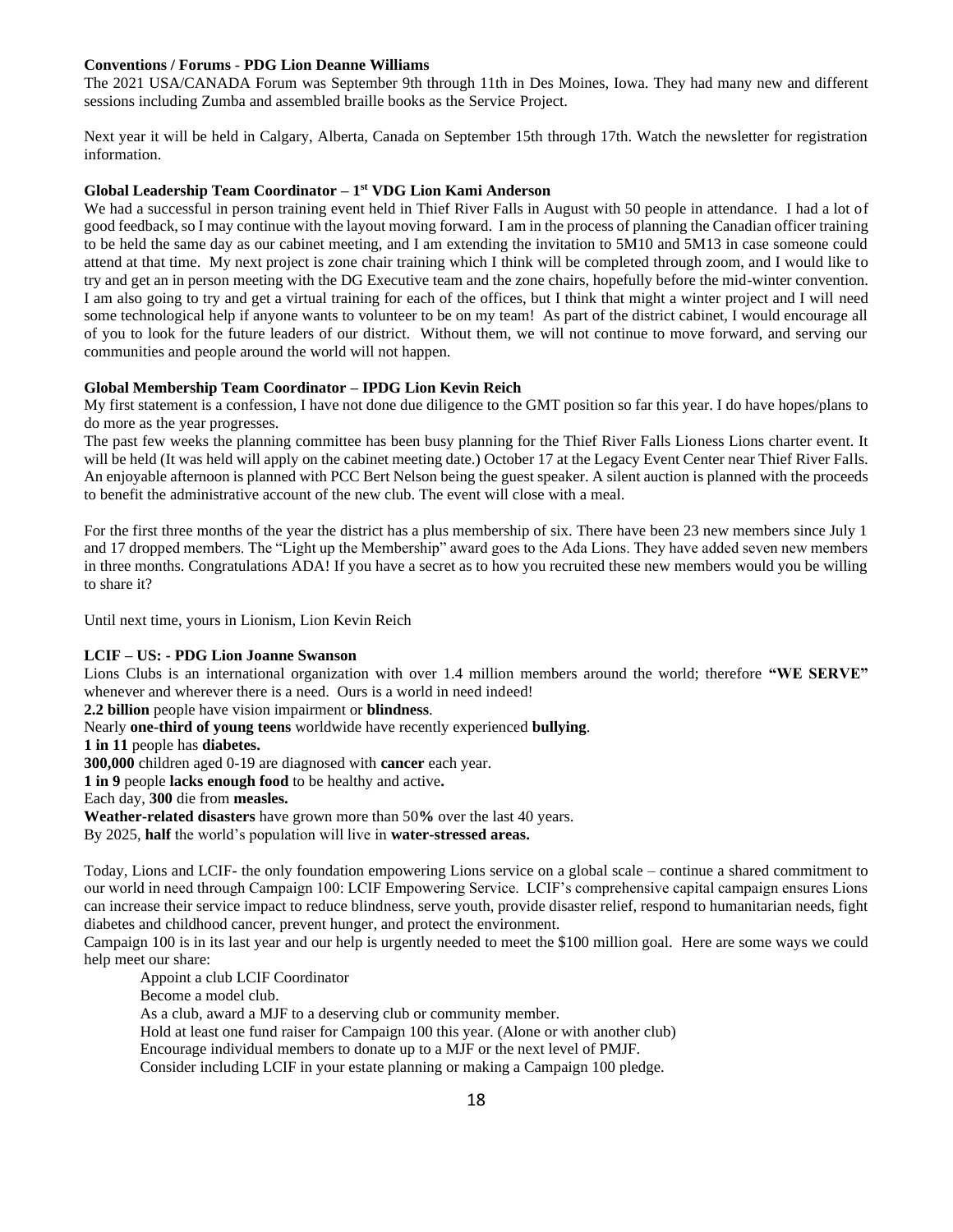# Ask non-members or businesses in your community to consider donating to Campaign 100 **Whatever you do, please choose to donate something to LCIF: Campaign 100 this year**

If you need more information about LCIF Campaign 100 or how to do any of the above, please contact me and/or invite me to your club to talk to everyone and brainstorm more ideas.

"Together we can do so much"

PDG Joanne Swanson 5M11-US LCIF Coordinator [5m11pdgjoanne@gmail.com](mailto:5m11pdgjoanne@gmail.com)

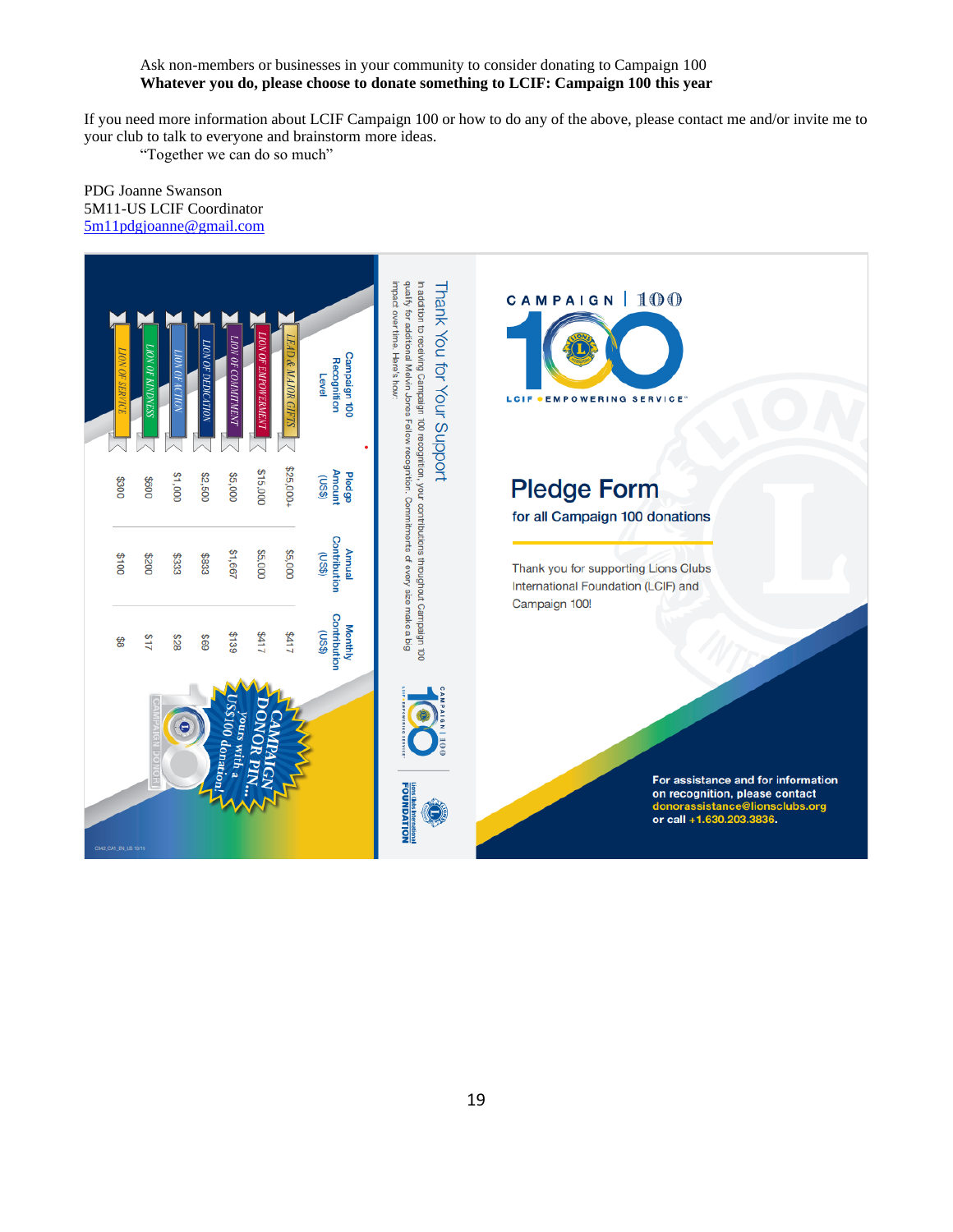#### How to Donate **Campaign 100 Pledge Form** All donations toward fulfilling Campaign 100 pledges receive Melvin Jones Fellow credit! Several methods are available to support LCIF and Campaign 100. **PLEDGE INFORMATION Credit Card or PayPal Check** Donate securely at lionsclubs.org/change. Send US\$ checks, payable to LCIF, to I pledge a *total contribution* of US\$\_ to LCIF. Lions Clubs International Foundation Department 4547 My first payment, US\$ , will be made by Month/Day/Year Carol Stream, IL 60122-4547 USA **Wire Transfer** Pledges of US\$25,000+ are payable over five years; pledges of US\$1,000+ are payable To transfer funds to LCIF, present the information below to your bank, along with local over three years. If no payment frequency is selected, LCIF assumes equal annual currency funds covering the amount of your donation and applicable bank charges. installments based on pledge amount. **PAYMENT FREQUENCY** (choose one) JPMorgan Chase Bank, N.A. ABA Routing Number: 021000021 10 S. Dearborn St. Account Name: Lions Clubs International Foundation □ All at Once □ Monthly **D**Annually Chicago, IL 60603 USA Account Number: 754487312 My monthly payment My preferred annual payment Swift International Banking Number: CHASUS33 is to be US\$ is US\$ Email a copy of your receipt or wire transfer form - along with your name, member ID, club **PAYMENT METHOD** (choose one) name, and district name - to donorassistance@lionsclubs.org. If requesting recognition, □ Check □ Wire Transfer □ Credit Card\*/PayPal please include the recipient's name, member ID, club name, and district name. \* Donate securely at lionsclubs.org/change or provide. **Local Bank Deposit OVISA OMC OAMEX ODiscover** Lions Clubs International has accounts at local banks in several countries. Find a list of banks at which donations may be made at lionsclubs.org/paymentbycountry. Email a  $Card#$ Exp. Date (mm/yy) copy of your deposit receipt - along with your name, member ID, club name, and district Name on Card Security Code name - to donorassistance@lionsclubs.org. If requesting recognition for someone else, please include the recipient's name, member ID, club name, and district name. DONOR INFORMATION **Transfer of Stock** For pledge recognition and recording purposes, please provide the following information: To transfer stock or other securities, use the instructions and form found at lionsclubs.org/waystogive. Name (print clearly) Address State/Province **Complete Your Pledge Form Today!** City ZIP/Postal Code Country Your pledge form is at right. Please return your completed form by either: Fmail Phone · Email: Scan and send to donorassistance@lionsclubs.org Member ID · Postal Service: Lions Clubs International Foundation | Department 4547 Carol Stream, IL 60122-4547 USA Club Name District Name If including your initial payment with the form, please follow instructions above.  $\Box$ Please keep my personal and donation information anonymous. I understand my club/district (if any) may receive recognition for my donation. Signature Month/Day/Year

# **LCIF MD5M District Coordinator – PDG Lion Gerald Fontaine**

Since my last report there has been very little activity in the districts due to Covid.

Manitoba and NW Ontario continue to be in heavy restrictions.

PDG Lion Gérald Fontaine LCIF Multiple District Coordinator- CA II Life Member- Riverside Lions Club No. 3113

#### **Leader Dogs for the Blind: – Lion Ken Bauer**

I did a Leader Dog Presentation for the Fertile Lions on Wednesday, September 8, and have another presentation for the Dilworth Lions on Thursday, October 28 at which time I will deliver a miniature brick. I have contacted a number of clubs to do additional Leader Dog Presentations and deliver miniature bricks and/or Founder's Plaques to those clubs as recognition for their support of Leader Dogs for the Blind.

This is only the 2<sup>nd</sup> time that our Barnesville Lions Club has made "Top Dog Club," meaning that the Barnesville Club has given a minimum of \$5,000 to Leader Dogs for the Blind. As a result, our membership program for the month of October will be Scott Hauge and his Leader Dog Travers. We have invited the Barnesville Thursday Night Lions to attend this meeting as well.

Hopefully, I will be able to do a number of club presentations during the next several months since most clubs have begun to meet once again. Even though my presentations have some repetition, I am able to do 4 or 5 programs with rather new material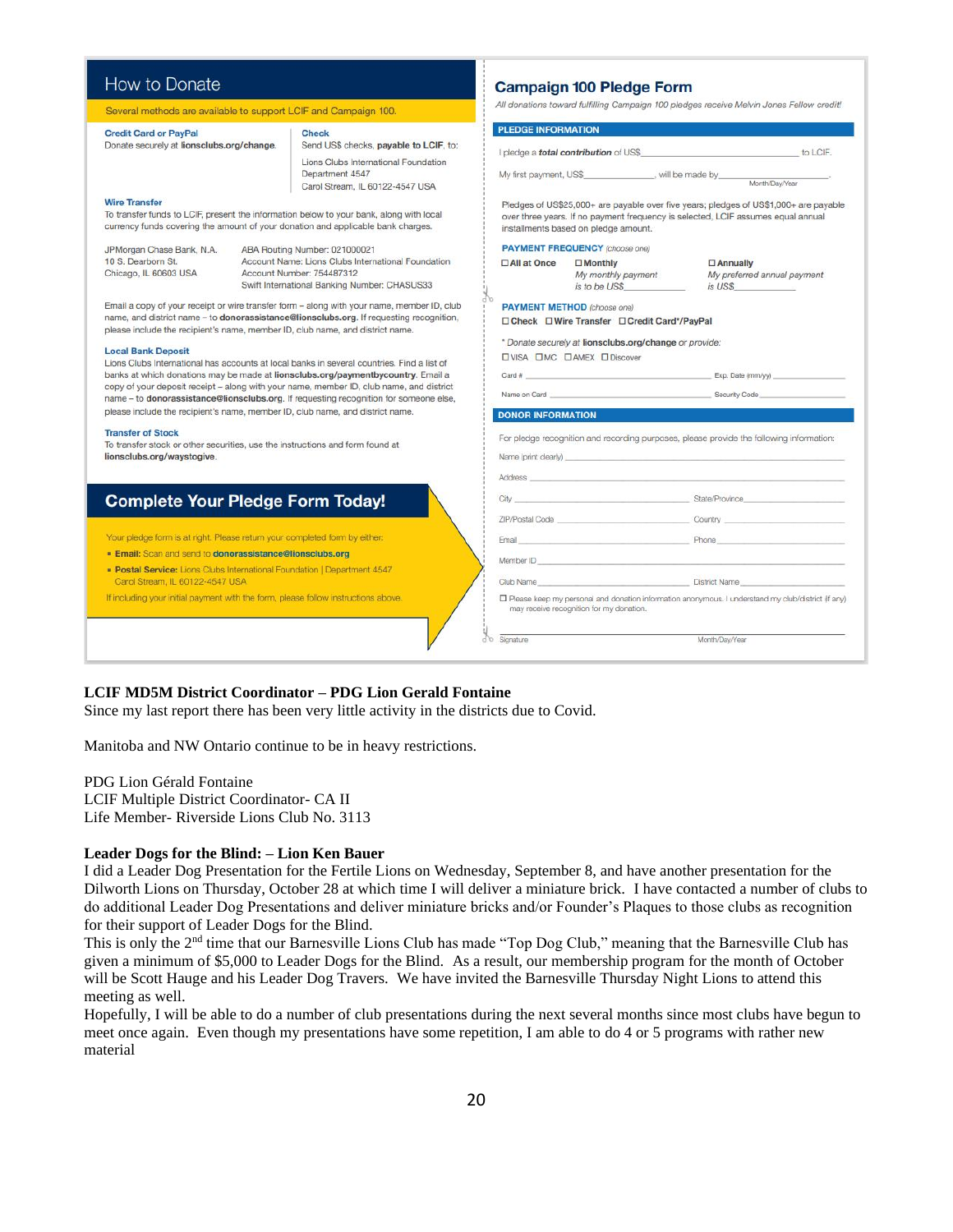#### **Lions Foundation of Manitoba and Northwest Ontario: - Lion Pat Wight**

If you did not know the Lions Eye Bank and Lions Foundation have amalgamated into one (1) organization now known as Lions Foundation of Manitoba and Northwestern Ontario. Four (4) Lions from each District of 5M10, 5M11 and 5M13 make up the Board of Directors. There are three (3) working committees of four (4) Lions each.

Connie Krahenbil has been hired as the new full-time Executive Director for the Foundation.

Strategic planning, orientation and quarterly meeting was held face-to-face at the Foundation at 320 Sherbrook Street on Friday, 17<sup>th</sup> and Saturday 18<sup>th</sup> of September. Next meeting will be virtual via Zoom on Saturday, 27 November 2021. Should any Lion or citizen wish to speak at a meeting, a request *must* be received by the ED thirty (30) days prior including topic.

Journey for Sight is an annual snowmobile ride held in February. Tickets for the snowmobile raffle should be ready shortly. JFS has donated approximately \$15,000.00 annually to the Foundation. We as Lions need/should support JFS by pledging a rider and/or buying raffle ticket(s).

Request for tender for a new auditing firm will be issued shortly. A *Visa* card was approved for maximum \$5000.00 to aid the E.D. and Executive Assistant to purchase office supplies and material for suite renovation; therefore, private credit card does not need to be used.

A Lion from 5M13 is looking to start-up visually impaired day camp for adults at Valley View Bible Camp. More details to follow.

The Manitoba Lions of 5M11 (Zones 8, 9 and 10) need to step0 up their efforts to volunteer to renovate Serenity Suite #3 in Lions Manor and/or to be available as a transportation shuttle.

Foundation Executive for 2021/22: Chair – PDG Lion Joanne Ogden; Vice-Chair – Lion Bonnie Popowich; Secretary – Lion Patricia Wight; Treasurer – Lion Dwayne Moncur.

Committees and Chairs: **5M10** – Lion Joanne Ogden – Governance; Lion Betty Ollerhead – Finance; Lion Tammy Wheatley – QFC; Vacant – Finance; **5M11** – Lion Patricia Wight – QFC; Lion Claudette Match – QFC; Lion Rick Pinchin – Finance; Lion Bonnie Popowich – Governance Chair; **5M13** – Lion Tanya Cameron – Governance; Lion Doug Watson – QFC; Lion Dwayne Moncur – Finance Chair; Lion Myrna Miles – Governance

Respectfully submitted by Lion Pat Wight, Director and Secretary for the Foundation.

#### **MD5M Lions KidSight Foundation: - IPDG Lion Kevin Reich and Lion Tamie Rue**

Screening events have and will be held throughout the district south of the international border. The big event was the screening booth at the Minnesota State Fair. A total of 1014 children were screened with 113 referrals. This resulted a referral rate of 12.9%. Our thanks to Lions Dan and Kim Vandeventer, St. Hilaire, Mark and Jen Spielman, Hitterdal, Dean and Betsy Anderson and Todd Rue, Fosston-Lengby, and Sheila Reich, Red Lake Falls, for helping at the fair.

In the first quarter of this year there were five events held that we reported. At these five events 576 children were screened with 97 referrals with a 16.8% referral rate. There are several events that have been or will be held this next quarter also. Thank you to all the Lions who take time and have concern for the children of our communities. Screening events are also a great opportunity for clubs and zones to collaborate and work together.

When Kevin attended the USA/Canada Forum he took in a session sponsored by Plusoptix, the company who supplies us with our screening cameras. The reports from screening events are showing we are experiencing a myopia pandemic. Young children are spending too much time on electronic devices. The children's distance vision is not getting an opportunity to develop. In the past, myopia was usually more prevalent in the 5- to 7-year-old children. Now it is being detected in the 3- to 5-year-old. A change of concern.

Thank you for your continued support and interest in KidSight. 5M11 KidSight Directors, Lions Tamie Rue and Kevin Reich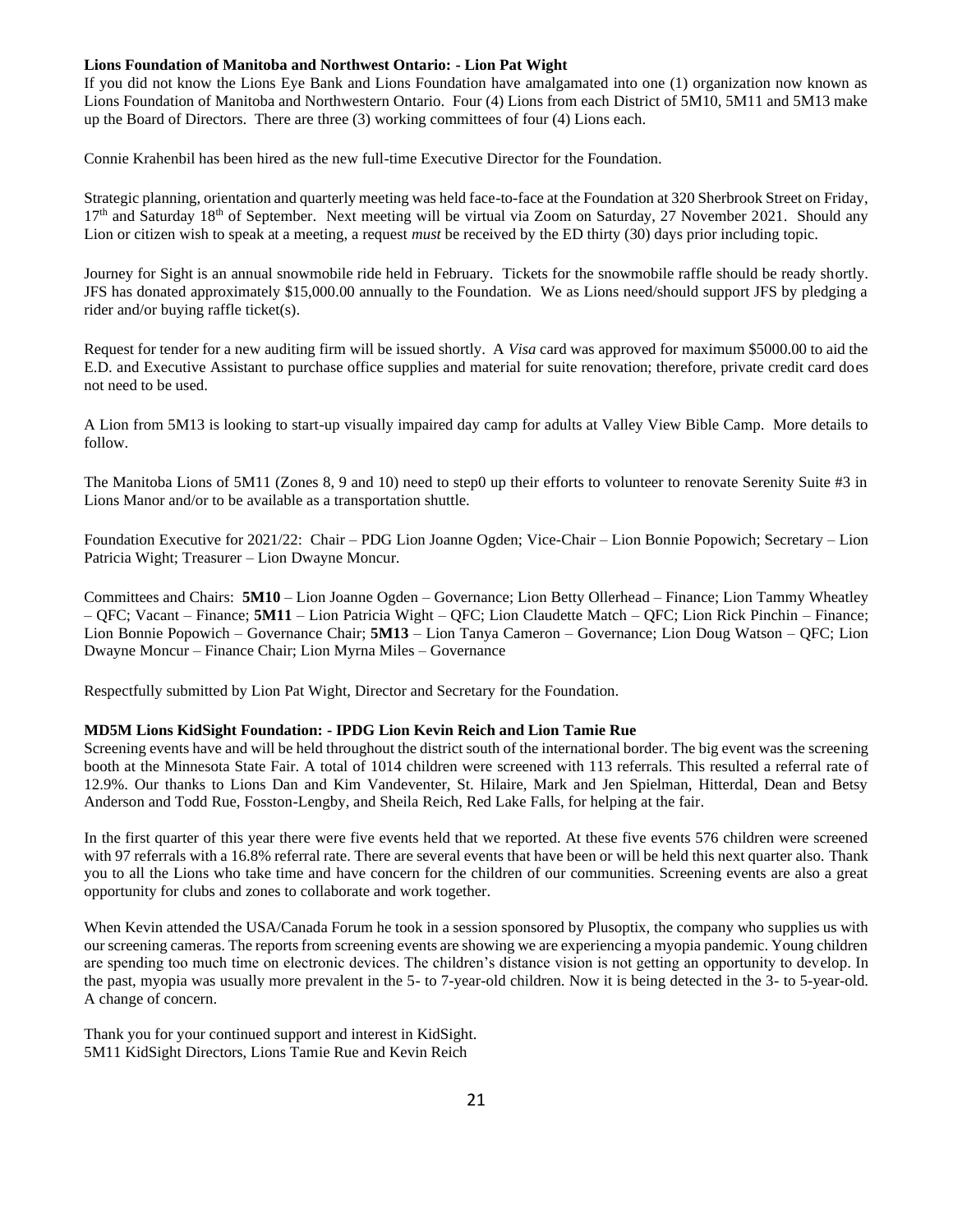# **MN Lions Childhood Cancer Foundation: - Lion Katie Damm**

I am the Trustee for the MN Childhood Cancer Foundation.

I have had a couple meetings since July. In September during Childhood cancer awareness month PDG Mike Janssen biked 750 miles and has raised a couple thousand dollars for the foundation. Lion Jodi Sorensen also participated in the Great American Bike Race to raise funds.

We have encouraged trustees to do club visits to discuss ways Lions can help families dealing with cancer. While at meeting we also see if anyone needs a haircut. For a \$10 donation to childhood cancer we will give you a fresh trim. In Wannaska we had 3 participants and in Sabin I had 1.

Family needs is a program we have started. Lions will donate our time, money or any items for families. If anyone has a family in mind that can use our help please reach out to me.

We are also raising funds to donate to the U of M Masonic children's hospital for a survivorship app.

# **MN Lions Diabetes Foundation: - Lions Kim Peters and Sandy Bertilrud**

The Minnesota Lions Diabetes Foundation along with the Vision and Hearing Foundations worked together in or information booth for the Minnesota State Fair. Thank you to everyone who volunteered to work! The plinko game was a great attraction! Crowds in the Education Building were much lighter than in previous years.

November is National Diabetes Month. Here's a challenge for every Lions Club to do with your own club members. There is a Diabetes Risk Test available at Diabetes.org/Risk-Test that can help determine your risk for Type 2 diabetes. This 60 second quiz could be shared with family and friends. More than 34 million Americans have diabetes. However, 1 in 5 don't know they are diabetic.

We do NOT have a raffle for our fundraiser this year. The fundraising committee is currently working on a Strides Walk for Diabetes Awareness. This is planned to be a virtual walk. More information to come.

Our MLD Foundation met on October 3. Our speaker was Loi Vu, who gave us information on diabetic retinopathy screening that hopefully will be available in the US in the near future. It would be used for both Type1 and Type 2 diabetics. The screening is presently being used in France.

Lions Sandy Bertilrud, Trustee Lion Kim Peters, Trustee

# **MN Lions Hearing Foundation: — Lions Gerald "Jerry" Amiot and Gladwin Lynne**

The Trustees for the Minnesota Lions Hearing Foundation met by Zoom due to the rise in virus cases in Minnesota and the area, instead of St. Cloud as scheduled, on October 2, 2021, with both of us participating.

# **University of Minnesota's Department of Otolaryngology FY 2021 Lions Funding Requests**

Dr. Samir Khariwala reviewed their department's list of eight research projects and submitted their recommendations for funding levels targeting a total of \$49,000. The criteria for the research and training projects remained unchanged: scientific potential, the career stage of the scientist (priority to younger investigators), value to the Lions mission (hearing more important than cancer research research), and previous productivity on Lions grants.

The Foundation Board would again be pleased to support the research and training at the U of M and further the Foundation's mission to prevent, reduce and eliminate hearing loss and promote hearing health but delayed its decision on the recommended projects until the Winter Board Meeting scheduled for February 5, 2022, to allow additional time for the Trustees to more thoroughly review the projects and determine which projects best meet the Foundation's criteria.

# **2021 Virtual D-Feet Hearing Loss Walk Recap**

Foundation Treasurers, PDG Mike Vos and Lion Sue Vos, reported that the final total for this year's D-Feet Hearing Loss Virtual Walk was \$132,903.07, which was outstanding considering that it was not an in-person walk held during a pandemic.

Trustee Lion Jerry Amiot is scheduled to attend the Zone 1 Meeting to be hosted by the Moorhead Lions to be held at the St. Francis De Sales Church in Moorhead on October 26th and Trustee Lion Gladwin Lynne has made some club visits, most recently to the Newfolden Lions Club.

Lion Jerry Amiot Lion Gladwin Lynne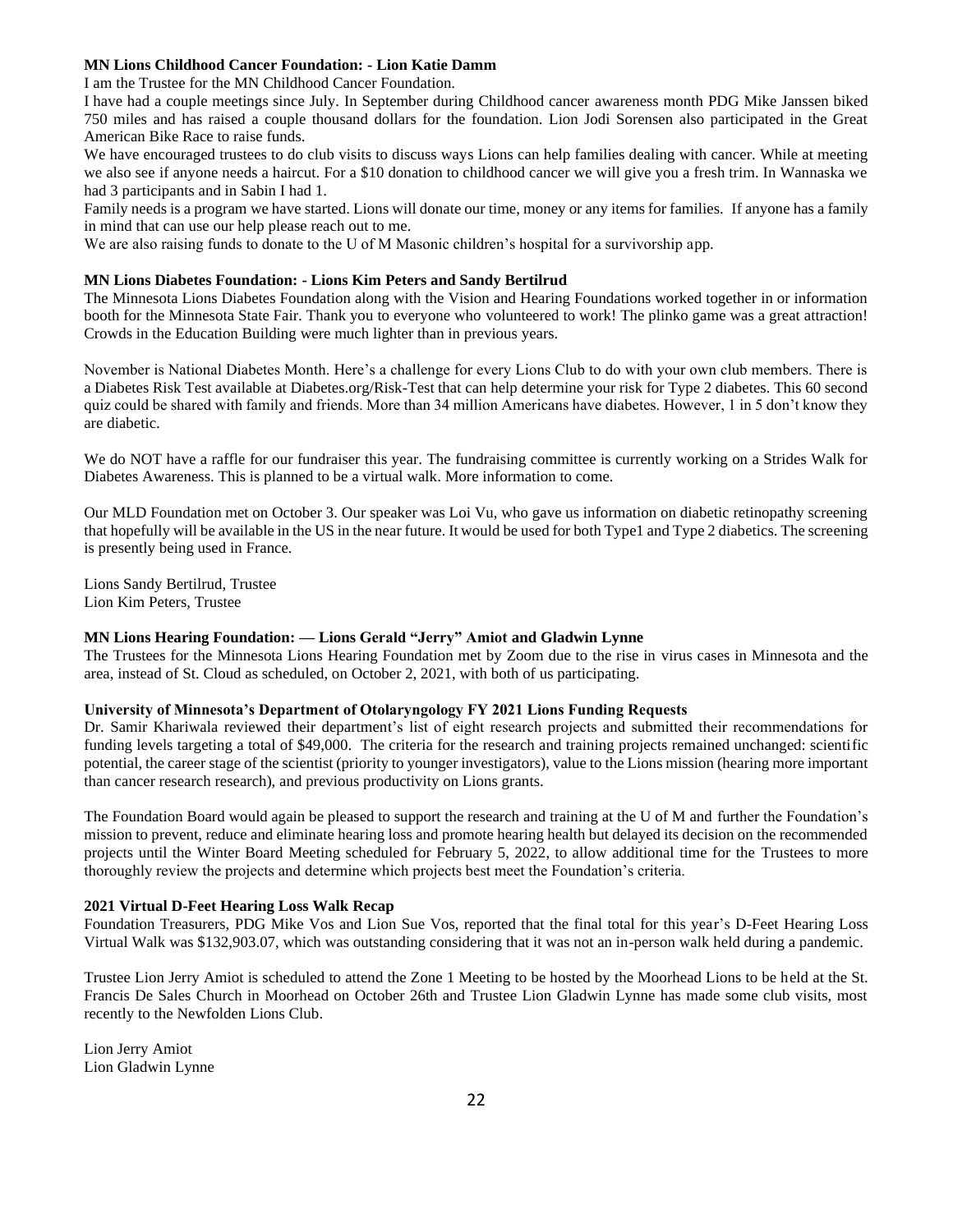Trustees, Minnesota Lions Hearing Foundation

Recently three clubs were visited. Gladwin is now chairman of The New 2022 Hearing Foundation upnorth part of the D-Feet Walk to be held in Bemidji next June 4<sup>th</sup>. A walk will also be held in Chaska at the same time. A planning meeting for the new location was held in Bemidji at the end of August. Another meeting will be held in November. Get shoes and jacket ready. 5M11 Trustee Gladwin Lynne

# **MN Lions Vision Foundation: — Lion Patty Purath**

MN Lions Vision Foundation (MLVF) met October 10th in person in St Cloud and via zoom.

New director from district 4 was welcomed.

Reports were accepted from the secretary, treasurer, council of governors, LEI fundraising committee, the Lions Gift of sight and legal.

Community Relations and Legislative Liaison Lyle Goff reported that the sale of the Parkers Prairie property.

Jack Krage and Nancy Mathwig reported on the Helen Keller award. Only 23 have been requested this year, and this is way down. They plan to send to clubs the amount of money they have for a Helen Keller award.

After committee sessions the following were moved by the whole body:

1. \$1250 for the Train Sign to be used for Brian Sheehan Dinner. The dinner will be held a year from now as Brian will become the International President.

2. The legal committee will continue writing job descriptions for the policy manual. A plan for handling large donations from clubs resulting in Helen Keller awards to be put in the policy manual.

3. The Eye Ball and Thanksgiving for Visions events scheduled for Oct. 29th and 30th will be cancelled due to COVID restrictions at the University of MN and Lions Gift of Sight. A new date will be determined and wine and baskets which have already been donated will be saved for then. The band will have to be refunded

4. A second storage shed will be purchased to be used for State Fair Storage.

Christy Trutnau reported on the 2021 State Fair. Attendance was down but the event was valuable for the people it was able to reach.

Steve Linder reported on a good pick up of used glasses. The last trailer on 9/15/21 brought the total to 11,851,168 delivered to Rosholt, Wisconsin.

The meeting was adjourned. The next meeting will be Feb. 5th, 2022.

Patty Purath, District 5M11Trustee, MN Lions Diabetes Foundation

# **2022 Mid-Winter Convention – Hosted by Zone 4**

January 28, 29 and 30<sup>th</sup>, 2022 at the Hampton Inn and Suites in Bemidji MN. Hosted by Zone 4 which includes Red Lake Falls, Crookston, Plummer, Plummer Too and Fertile Lions clubs.

# **2023 Mid Winter Convention – Past District Governor Lion Chris Barnard**

Zone 8 will be in charge. The 2023 Mid Winter will be in Winnipeg.

# **Newsletter/Website – Lions Lisa and Mike Jenness**

Thank you to those who have subscribed to receive the 5M11 newsletter through the website! We currently have 48 subscribers. For any cabinet members who have not subscribed, we will be adding you manually to ensure you're receiving the most up-todate info for the district.

Be sure to periodically check the 'Events' section on the website as more and more clubs have been submitting info. See the 'Forms & Flyers' tab also for additional info.

The 2022 5M11 Mid-Winter Convention is posted on the 'Events' section with a link to register through Eventbrite. We have a total of 10 attendees that have registered thus far through the site.

If anyone wants/needs forms in a 'fillable' pdf format, 5M11 has the program to do so. Just send your document to [lions5M11news@gmail.com](mailto:lions5M11news@gmail.com) and we will update that for you.

Thank you for your support and ideas! Lions Lisa and Mike Jenness

# **Policy and Legal – PDG Lion Wayne Swanson**

No action has been taken.